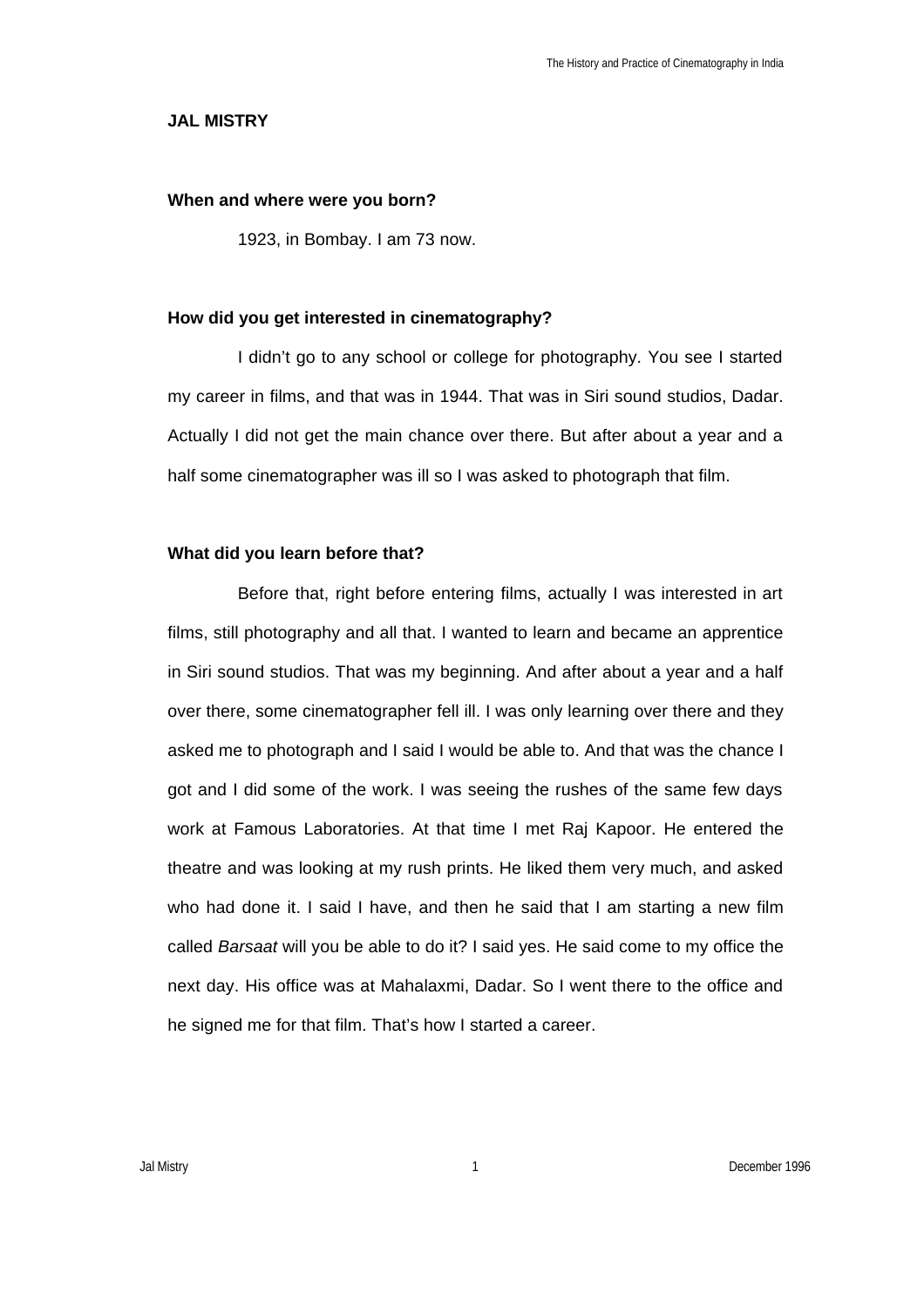**Could you describe what it was like to be an apprentice in those days, what kind of machines were there, what kind of cameras, what did you have to do as an apprentice….**

At the Siri sound studios they had French cameras that were called Debris., completely silent, no noise at all. So we were using the Debris in Siri sound studios but when I photographed *Barsaat*, I photographed on Mitchell. Mitchell is American. At that time it was called the NC Mitchell.

#### **Without Blimp?**

That was without blimp and then later on the blimp came.

## **What about the sound recording?**

See actually at that time there was no dubbing. We used to take direct sound and very slight sound used to come from the camera even though it used to come. And then later on then the blimps came for the NC camera, Mitchell NC. But you see they could not afford all the blimps I mean there were only 4-5 blimps.

Those days we used to shoot in the Famous Studios in Mahalaxmi. Famous studios had 2 Mitchells. At that time the Arri was not there.

**Can you describe when you were assisting Rajnikant at Siri sound studio, what did you learn from him, or other camera people whose work you were watching, things like that.**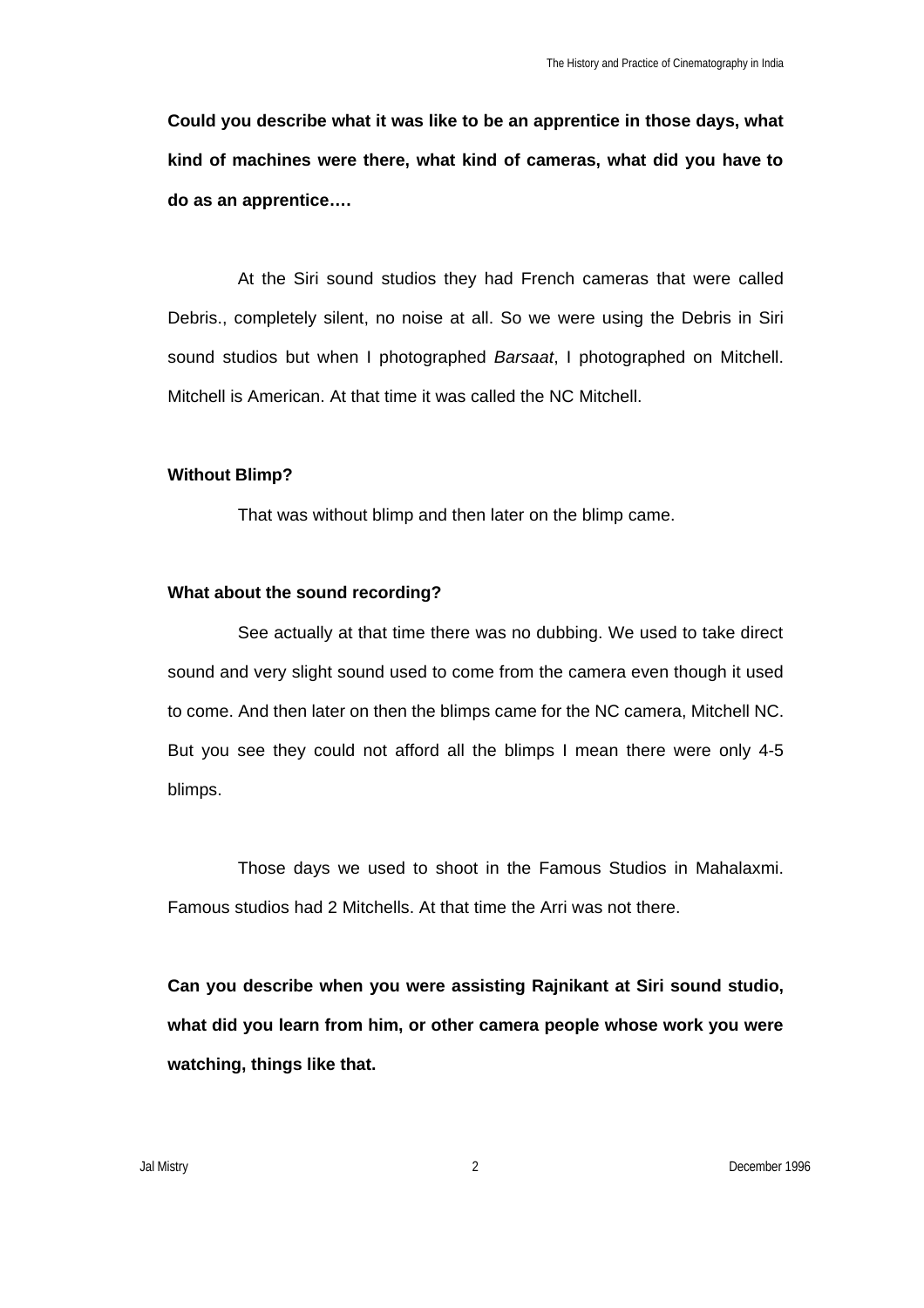Actually I was so quick that within a few days I knew about the camera and all that and I started lighting slowly, slowly and Mr Pandya(?) liked it very much. That's how I got the chance you see, just from those few days.

#### **For how many years you were there?**

About a year.

#### **It was totally catwalk lighting?**

Yes, the catwalk. Plus you see in those days they had solar lights, MR, BM, flood lights.

# **Can you tell us something about how your family reacted to your taking up work in the films?**

My grandfather was very much against it but my father was very much in favour, and he was the person who pushed me; he and my elder brother (Fali Mistry). My father was himself involved with photography. He used to bring books, magazines, and foreign magazines. Actually our landlords did so but my father did it too. He was very much interested in photography so he was very happy if I would take this line, and that's how I came in.

### **It was more difficult for your brother…**

No at that time my brother was already in films, he was already photographing.

## **What was his first film?**

His first film was I think *Mata* directed by Nandlal Jaswantlal.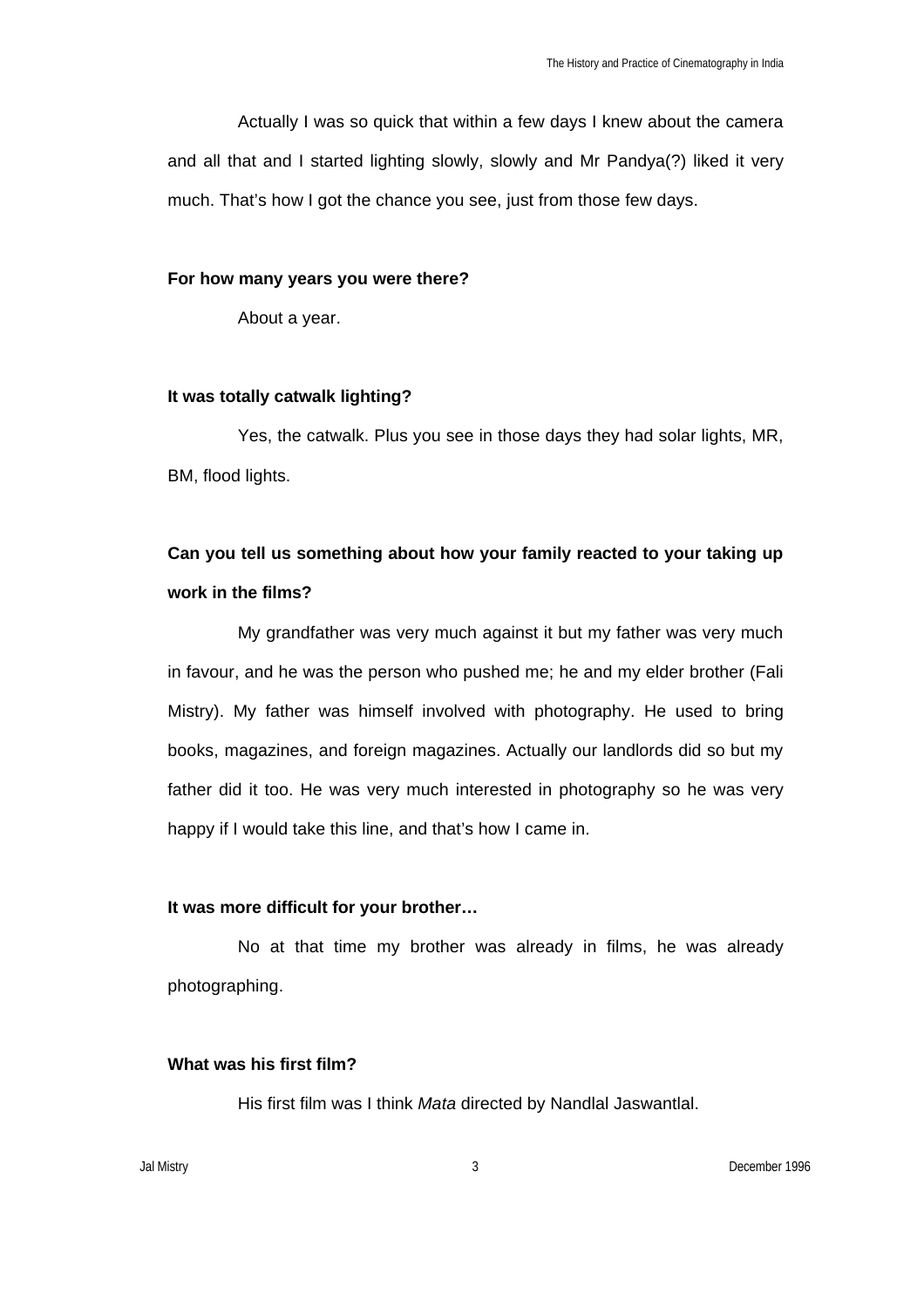**What kind of director was he and what did he like about your work and what did you do for that film which was different from other cameramen in those days?**

I mostly used to see American pictures and tried to sort of copy from there. It was different then… in those days mostly what I used to see in Indian films was a lot of flat photography and American photography had more of contrast, so I did it on their style and somehow people liked it very much so that was a great change you know… It was different from what they were seeing all the time so maybe that was one of the reasons they liked it - you know contrast photography.

This was the first film that was contrasty so that's why there was a big change and people liked it very much.

## **You said there was lot of flat photography…**

In those days…

## **Can you try and explain to us what you mean by flat photography?**

Flat photography is when there is very little difference between highlight and shadow, I mean the difference is much less. In contrast photography you see highlight and less of fill.

## **Faces?**

Faces also, but overall as well.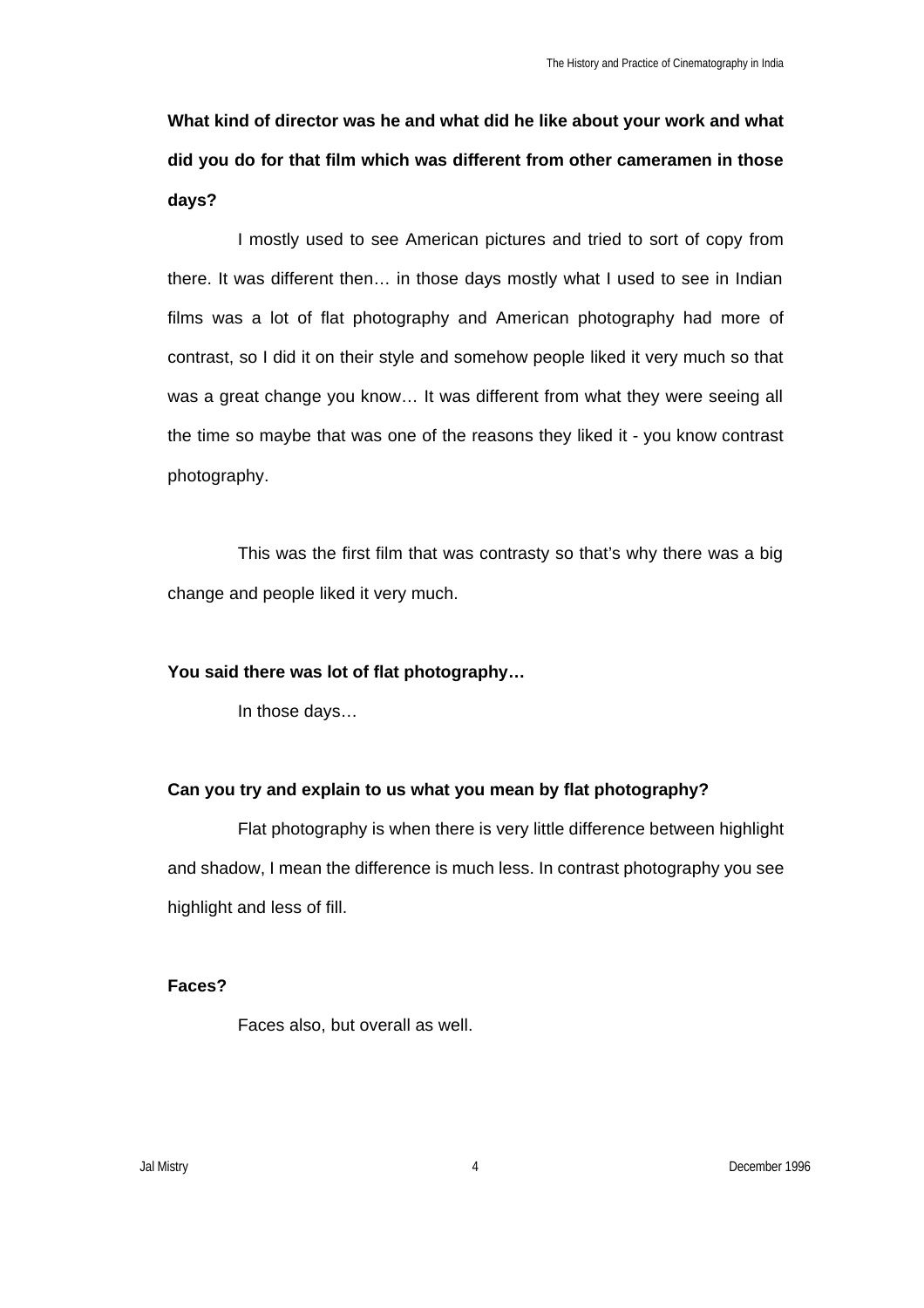#### **The whole feel?**

You light up the faces in fact in fashion, plus you light up the set. I mean the basic type is changed. You see that this is the beginning I can say of 3 dimensional photography lighting. And now later on I did advances in that in colour as well.

# **That time in Bombay there were some technicians from Germany or Italy also… Did they bring different style of photography?**

They were in the Bombay talkies I think in those days. Their style was different.

### **You used to go and see the shooting there…**

I did once, Bombay Talkies, much later, not immediately at that time.

## **Could you make out the differences between American, Indian, Germans present in Bombay?**

I did, their style was in between somewhere. That was in Bombay Talkies. German cameramen worked there. They were using the same Mitchell cameras.

### **But in terms of using lights were they using special….**

Jal Mistry 5 December 1996 It depends. They must have done because I used to see all the pictures. Mostly I used to see American pictures and I actually have learnt from American pictures. That is called a lot of practical work or something like that (where you use a lot of practicals). Back in those days there was a film called '*How Green Was My Valley*' that won 11 awards including photography. It was very well photographed. I saw it about 11 times at that time and it engraved in my mind.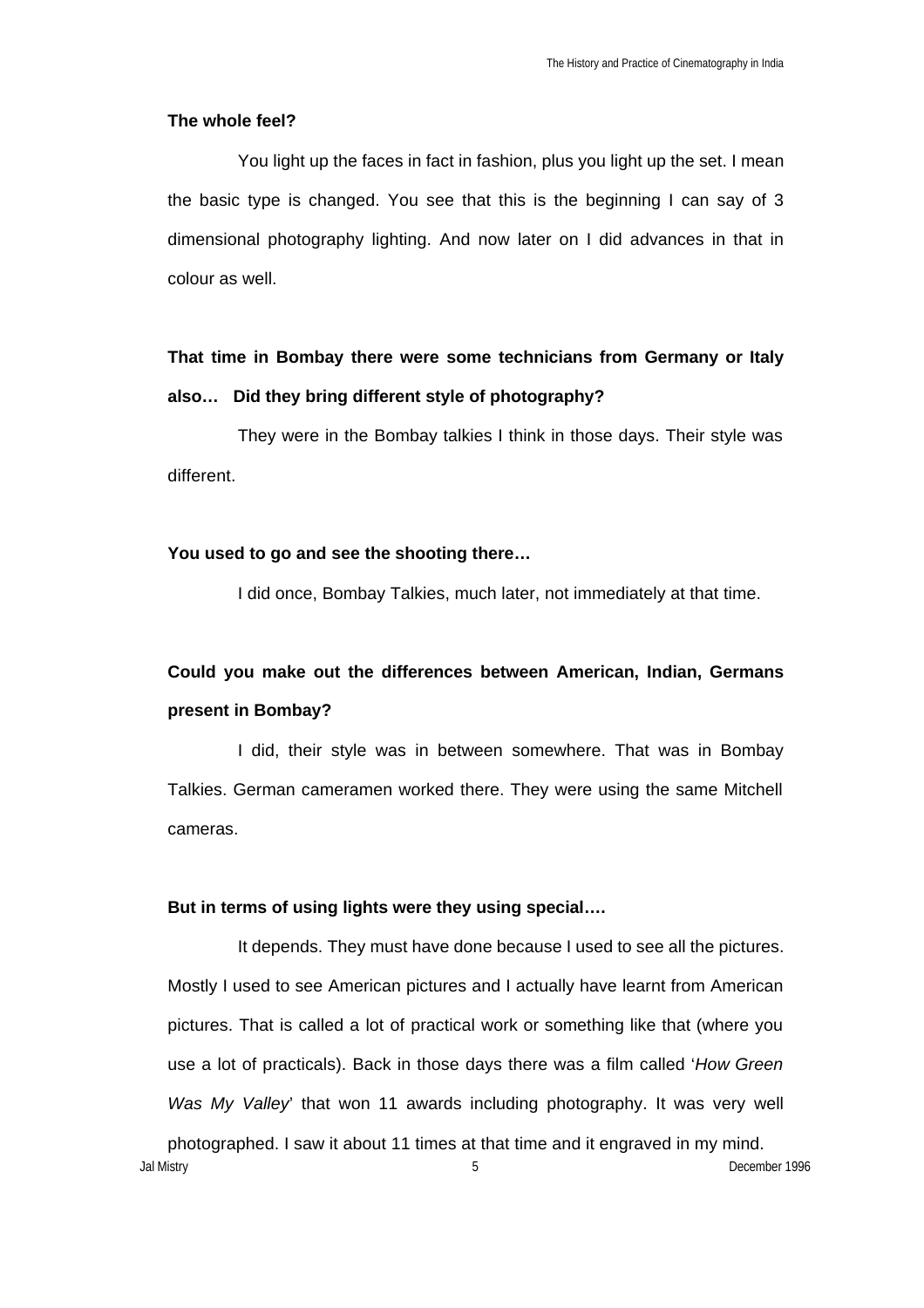#### **What did you like about the film?**

Lighting. You see he was using soft lighting like windows, doors, and light coming from windows. I think it was more natural type. I would like to mention that wherever I go I keep on studying lighting. Like the daylight coming on your face from the window but this side is dark, yet I can see the shadow portion also. Something like that. Its called source lighting. Now it is very well advanced, source.

#### **Source lighting, was never done during that period?**

Those days, no.

## **So what were the basics of lighting in that period, how was it done?**

Source lighting is a little tricky, difficult. You (touch) up a window if it is in the frame and if it is not there then you imagine that it is on the right side of the frame. There is nothing over there then but you build up the source from the right side and we call it imaginary sort of lighting. In short, source is only one side. If two figures are there then before I light up I decide whether the source will be from this window. If there are two windows I can't give the light from both left and right. That would be wrong you see, if I see left side as source then only one side will provide the lighting. Source lighting is very difficult because people are moving around but you have to light up the whole thing with one source in source lighting. If I decide from left side that I keep the source from left side and from the right side I only fill up.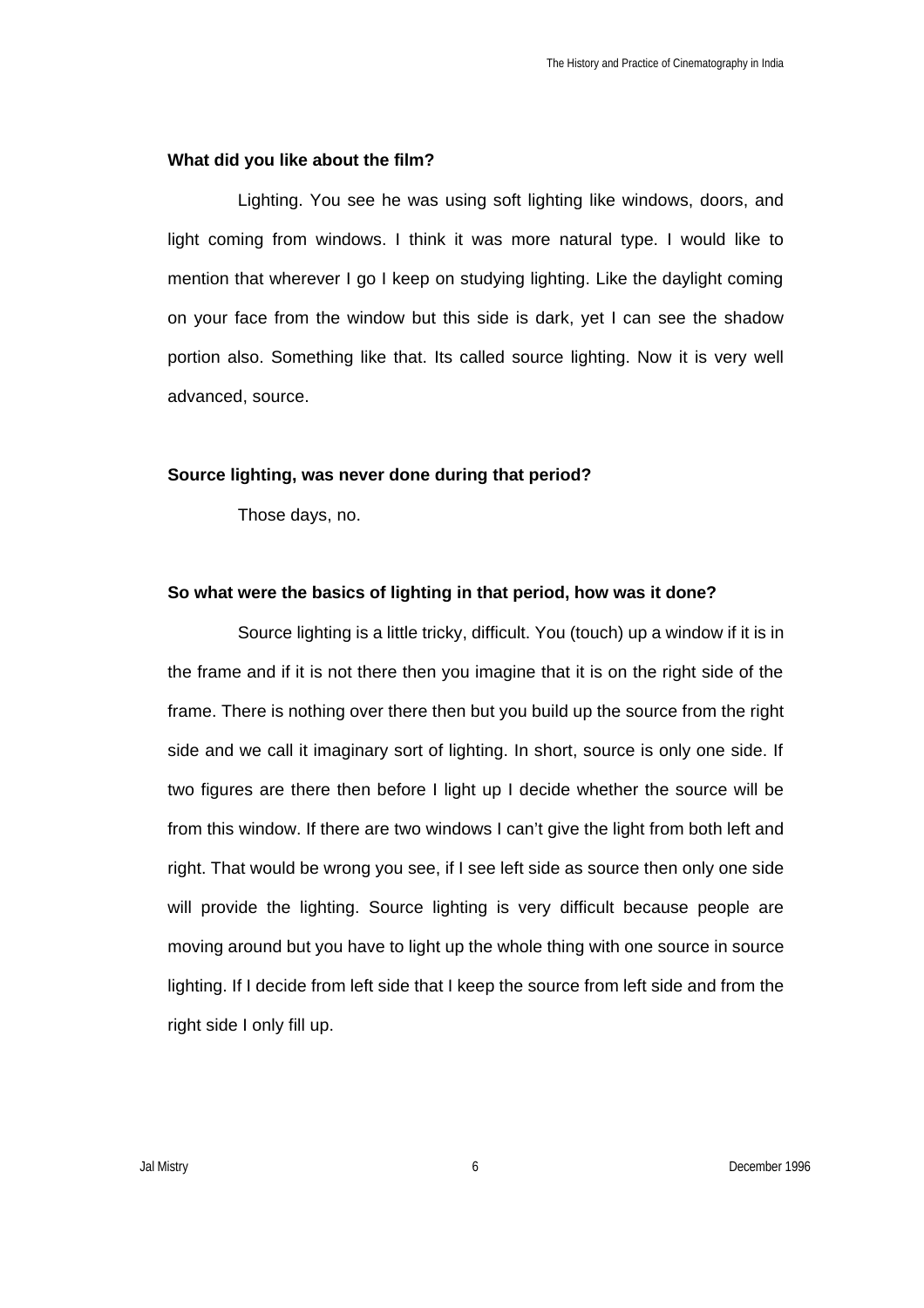### **This sort of fill lighting you do with direct lights or…**

No, bounce light. We started using bounce in India, my brother and myself but later when colour came, then we did bounce lighting.

#### **You used the white board or something else?**

White board. It's a crude way of doing it but then later on we made some lights. Bounce lights were made. But actually they used white board to bounce the light. We should be very careful with the bounce also. Bounce should not overpower the highlight. For bouncing you can also use open multis...

### **There were open multis in those days…**

No, in those days we used to have solars…

### **You could open the lenses of those lights.**

No, by opening the lens the light becomes very weak. A flood. But by closing it you can control it. You can control it by putting nets and all that.

## **When did you start this practice of bouncing light?**

When Kodak fast film came, colour. My first film was in Geva colour. It was very slow. When Kodak film came, colour, at that time we started this.

## **So in B&W for fill light you always used to give direct light?**

Floodlight, we used to get these round floods. They were called floodlights. We used to use flood light for the fill.

## **Can you describe how someone like Mr. Pandya would light up the set?**

**What was his method of lighting?**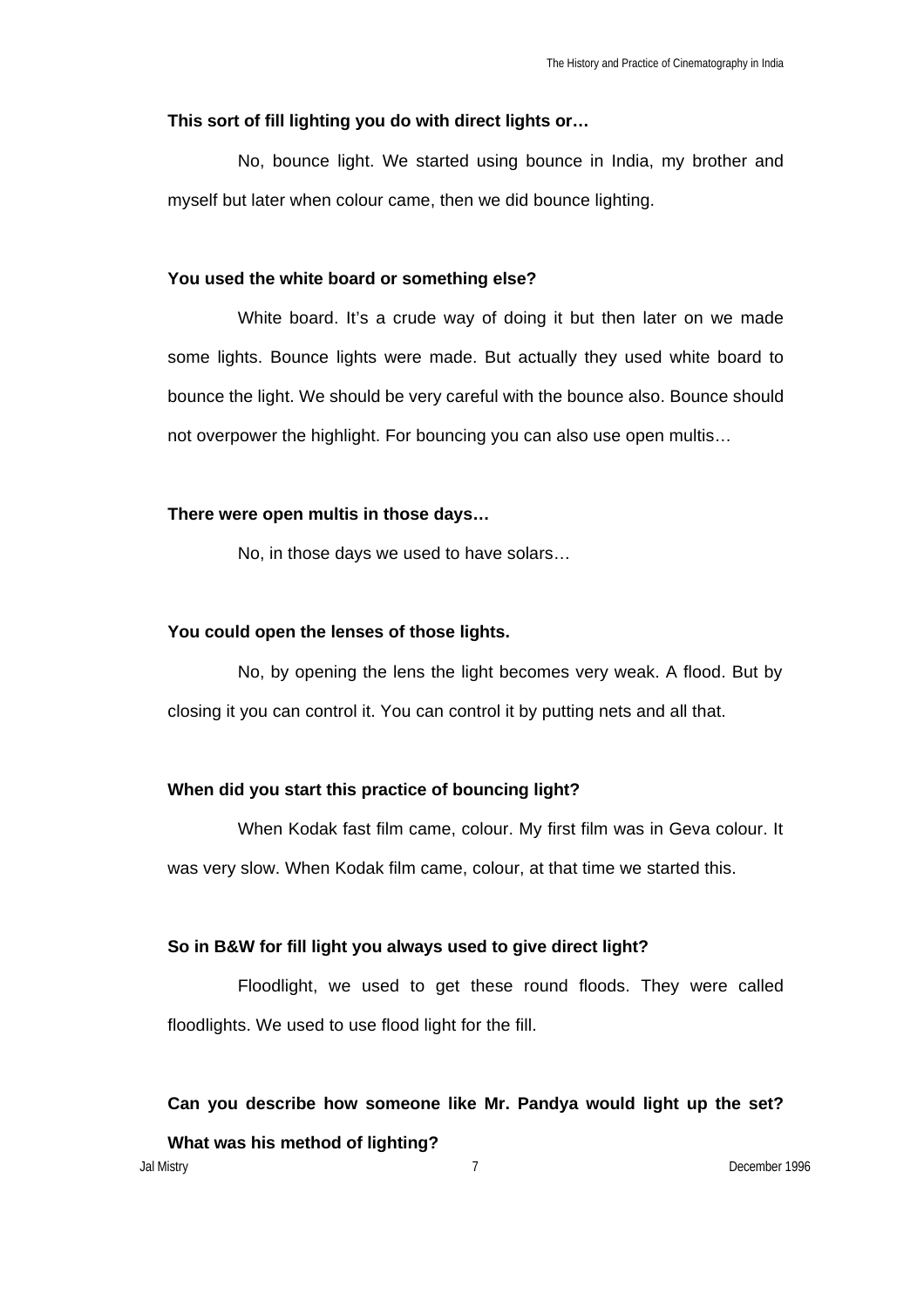Mr. Pandya was lighting up in his own fashion so he used to give a little more fill for a more brighter picture you see. So when I got the chance of doing it I reduced the fill, which he actually liked very much. Why did I do it – because of seeing American films. This was not my own film but somebody got sick and I got the chance as I told you before. So when I got the chance to shoot my own picture, I immediately reduced the fill - which was very near to the highlight. I said I'd do it my own way. Why should I copy anybody? I did the whole thing on my own from A to Z. And it came out so wonderful and Mr. Pandya said that you have done a very good job - that's all he said.

#### **What stock was it that you were using for this?**

Plus X.

#### **And as far as the background was concerned?**

You see when you give fill with the flood, it goes on the background also. I had not done that. I was using small baby lights 1KW, 2KW with sponge glass. These glasses used to come with the lights and then later on we added tissues on that, butter paper. A sponge glass is sort of ground glass. B.A.M.M.R. It was part of the accessories. I am talking about 40's, 50's rather.

## **So this was placed in front of the light?**

Yes, after the fresnel. Rather this glass used to slide in. If you wanted two, then two. The third one you would have to hold. It was a special glass not ordinary, not exactly like ground glass but ruffled, something like that.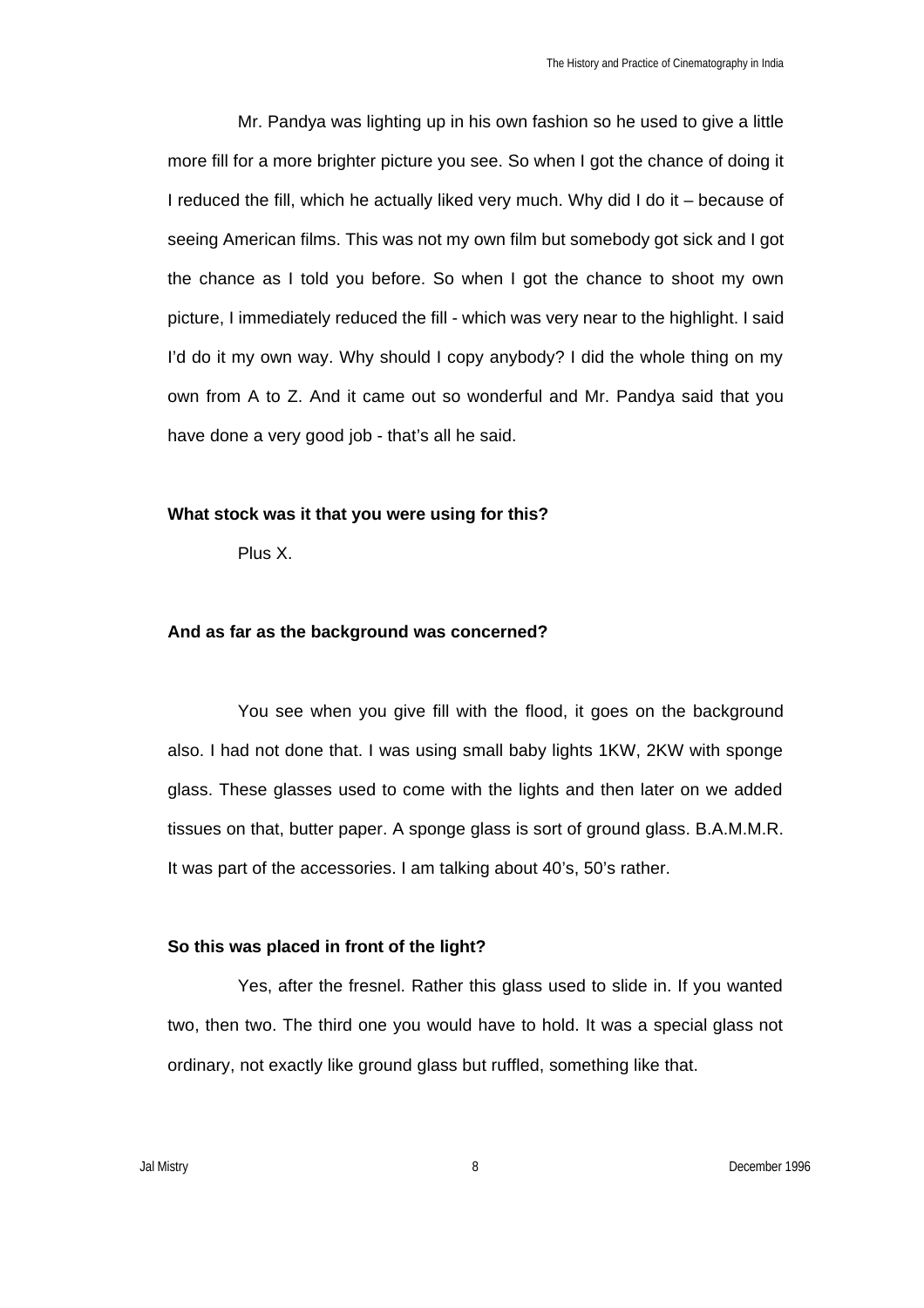# **How was it to work with a director like Raj Kapoor? What did he describe to you, did he talk about what kind of lighting he wanted?**

Oh yes. Raj Kapoor was very interested in good lighting, and at times even a dark type of lighting. He used to describe to me in detail, and would say that I want your best from you. Take your time but give me your best creation. And that's the way we used to work in those days.

In *Barsaat* we had to go to Kashmir to see locations. Raj and myself were to go and before going I told him that I would like to take some tests. I took along a small Imo camera and 2000 feet of Kodak Plus X raw stock. After reaching Kashmir and spending a few days looking at locations we got a telegram that the whole outdoor shooting was cancelled.

I had an idea. Since we had 2000 feet and the camera, I talked to Raj and said that lets take some shots after studying the script, and shoot whatever we can shoot as Long Shots, then go back to Bombay and match it. He said yes and that's how we started. For two days we studied the script and noted all the sorts of long shots, day, night, evening. We shoot with a duplicate over there and we brought 2000 feet back to Bombay and did the matching over here in Bombay. All the matching we did in the studio.

### **Lets talk about the set and the boat and all that.**

Jal Mistry 9 December 1996 We erected the set at Lakhani studios, Worli, which doesn't exist nowadays. In those days the stage was about 150 feet by 80 feet. Biggest, one of the biggest. We had to erect one set over there. I built a wall about 6-8 feet high around the complete studio and then we filled up the water. Then we built a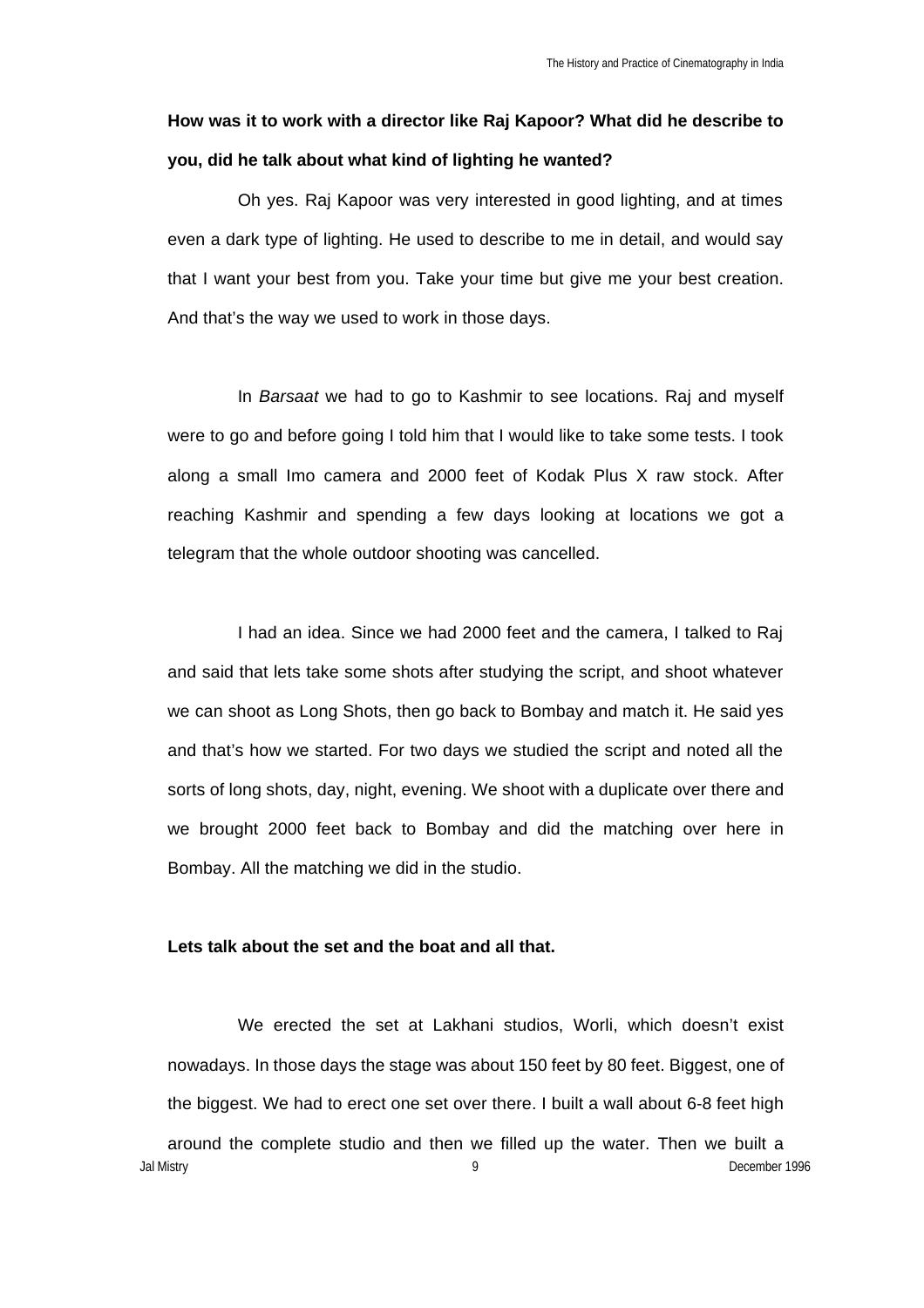complete houseboat. And painted the background. It took some day night everything, controlled lighting.

### **How did you cover the wall?**

The background?

## **The wall where the water was filled…**

I didn't light up that side. I let it be with very soft lights, and a backdrop with some little clouds, dark.

### **How did you light the water?**

Actually I didn't light the water, I put in the fog. Slowly the fog comes in and that fog was lit from the back, backlit.

## **How did you make the fog?**

In those days, it was a very crude way of doing it. We call it the 'lobaan', smoke, with a kind of coal. And that was the only thing used until the 'Newjol' came later on. Those days we used to have this with the fan, put the fan on and it would slowly come in. There was no other method to do it in those days.

# **In terms of camera movement and framing, how much conversation would you have with Raj Kapoor about those things?**

We would both watch the rehearsals, and he would say, here we will stop, here the trolley will stop. So we used to have markings and we would frame nicely in this mutual sort of way.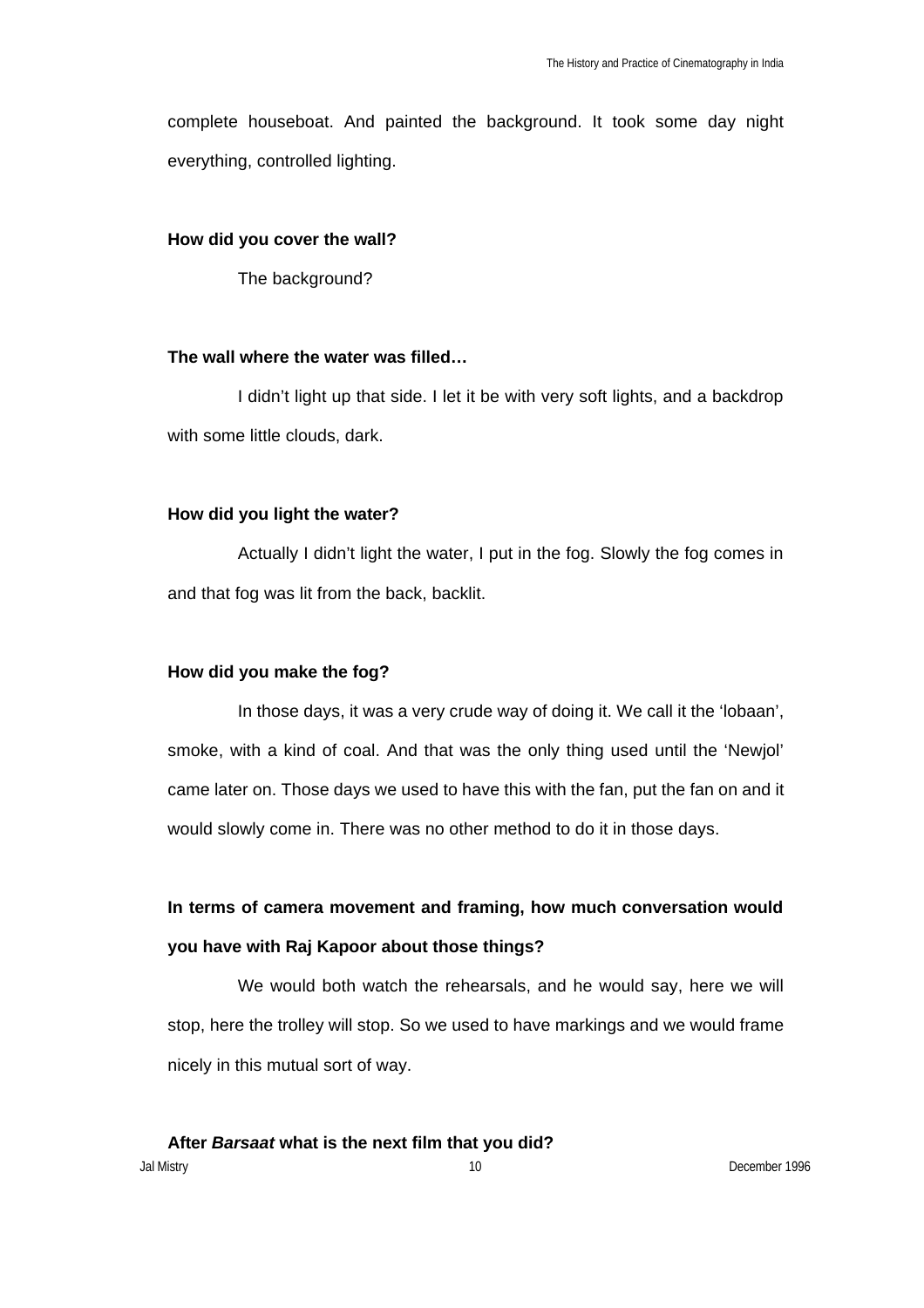I did *Jaan Pehchaan*.

### **Besides the lighting, what new things did you do?**

My first colour film was '*Champakali'*. That was with Mr. Nandlal Jaswantlal. That was a Geva colour very slow film, and I had to use a lot of lights. That was in Filmistan studios.

#### **What was the speed of the film?**

I think the speed of the Geva Colour film must have been about 64 or something, very slow. For this film we had a very big set in Filmistan. They had to cancel all the other shootings. Only this film was being shot and it was using the entire power plus one generator. There was an exterior shot of a bazaar so we had the sky background plus the sunlight effect. We had to use a lot of lights, and Filmistan did have a lot of lights at that time. Arc lamps, brute lights. That was one time that I was using lot of lights.

## **Did you make changes in your lighting pattern between Black & white and colour?**

It was more on the glamour side, using a little more fill to make the picture look nice, bright. Of course at the same time it depends on what you are shooting. More of brighter side, more of glamour, but not going beyond the recommended foot-candles.

#### **The backlight came with you and your brother?**

Yes. You see in those days we used to copy American pictures, so whenever we used to see more backlight over there we used more backlight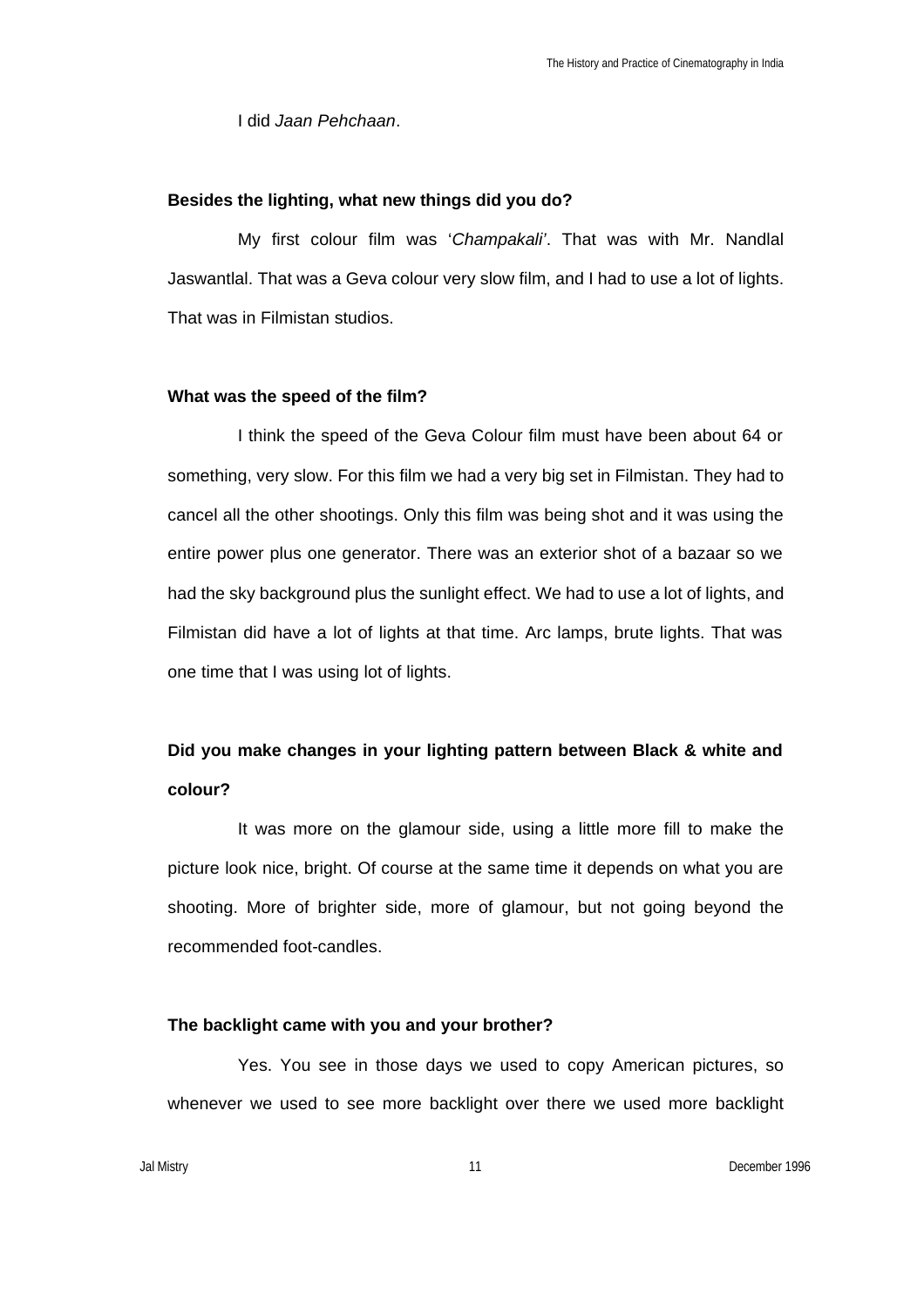here. But then at a time they reduced this completely as source lighting came in. And then we used to do it in that style.

For instance you are sitting here near the window, I would throw that light from there and just fill. A fill there, there, there. Now supposing if I give backlight from the wall side, don't you think it will look unnatural? Because there is no source from there, there is only wall. So how did the backlight came from there? So we used to illuminate. At least I used to do it.

And I see today also I see that people are sitting in a shot, the wall is there, but hard backlight is there, and it looks very funny you know. One should stick to more natural work.

## **How would you light up?**

I would see the rehearsal and if the actors were moving, if there was movement then I used to light up in that fashion. A long throw, one light one source, and from here all the fills would come. So whenever they move they'll get source from here but fill from there.

#### **Did you do different lighting for the actresses?**

O yes, yes very much so. To make them look nice, glamorous. My style is flat. They would not be any shadow of the nose, flat. And that flatness also in close ups. It depends on the movement. That gives the heroine more… looks more glamorous, and very soft backlight looks more glamorous.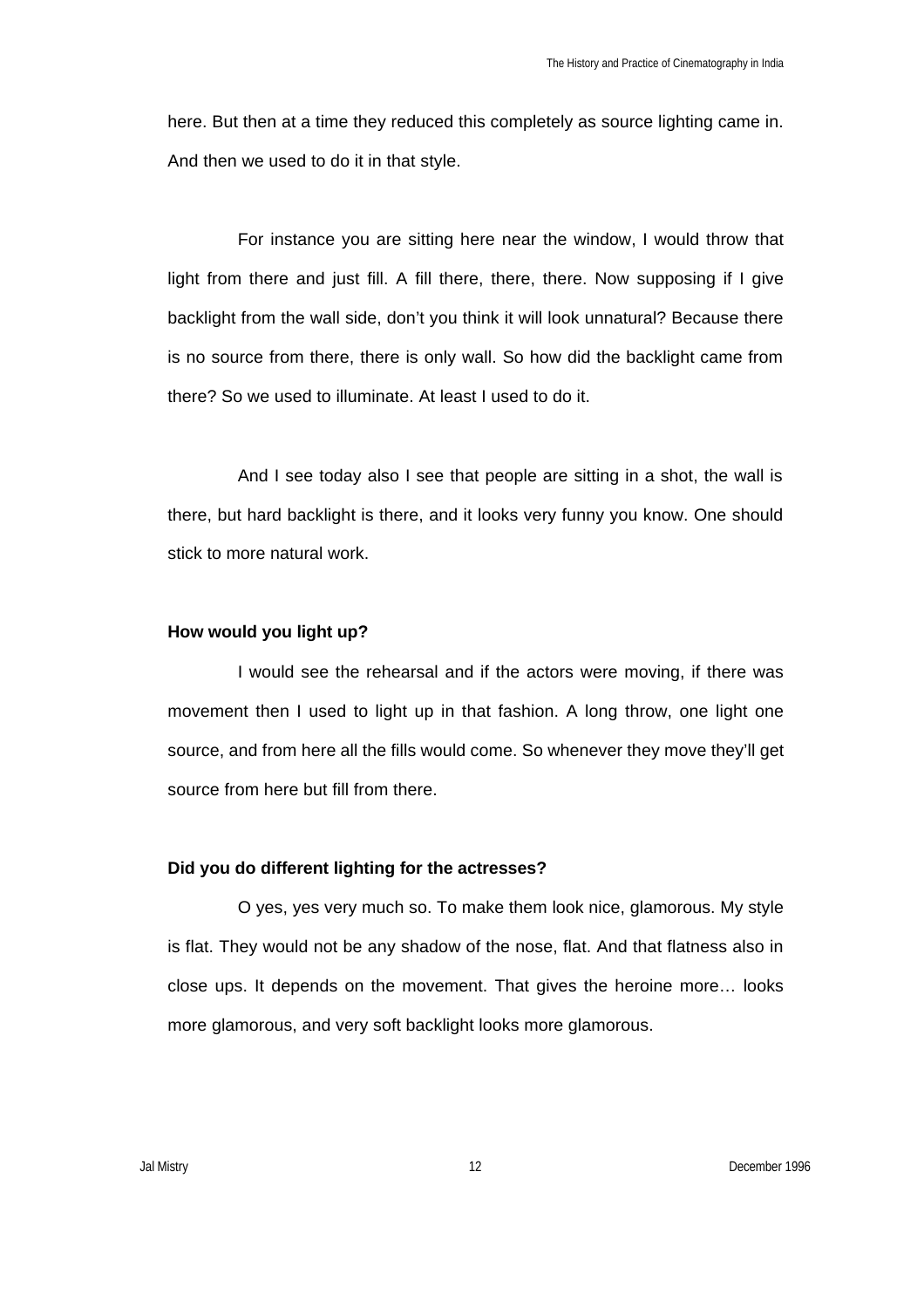#### **So that must have broken the rhythm of the source lighting otherwise?**

No, no. If she is in the source then I would still keep the source. If the light is wrongly touching her face, then I would just turn the artiste little bit this side and that becomes her backlight so maybe the imagination of the person who is seeing the picture will not have a jump. I will keep my continuity as well as his vision complete.

You have to be a little bit open; there is no hard and fast rule. People are so much absorbed in what they are seeing, what the actors are saying, so little bit of jump is acceptable.

#### **In terms of scenes you used to change the lighting pattern?**

This is a very good question. When the artistes are moving - if there are two artistes at a time for example - I would close the light sometime and open others. Certain lights we used to open and certain lights we used to close. In America in those days they were doing it with shutters, shutter on the light. I have used those shutters here also, we got some, but there they have all their lights on shutter and the control from below. And these shutters were used because this closing and opening will not be registered on the film. You see the film is running all the time so you can play with it.

And the colour temperature won't change. See it is like a dipper. You can't use a dimmer in colour film as the temperature change will register, so we used these shutters to control the light.

Jal Mistry 13 December 1996 But it has to be very cleverly done. If supposing two artistes are there and then they are going away, then this side light has to completely dissolve and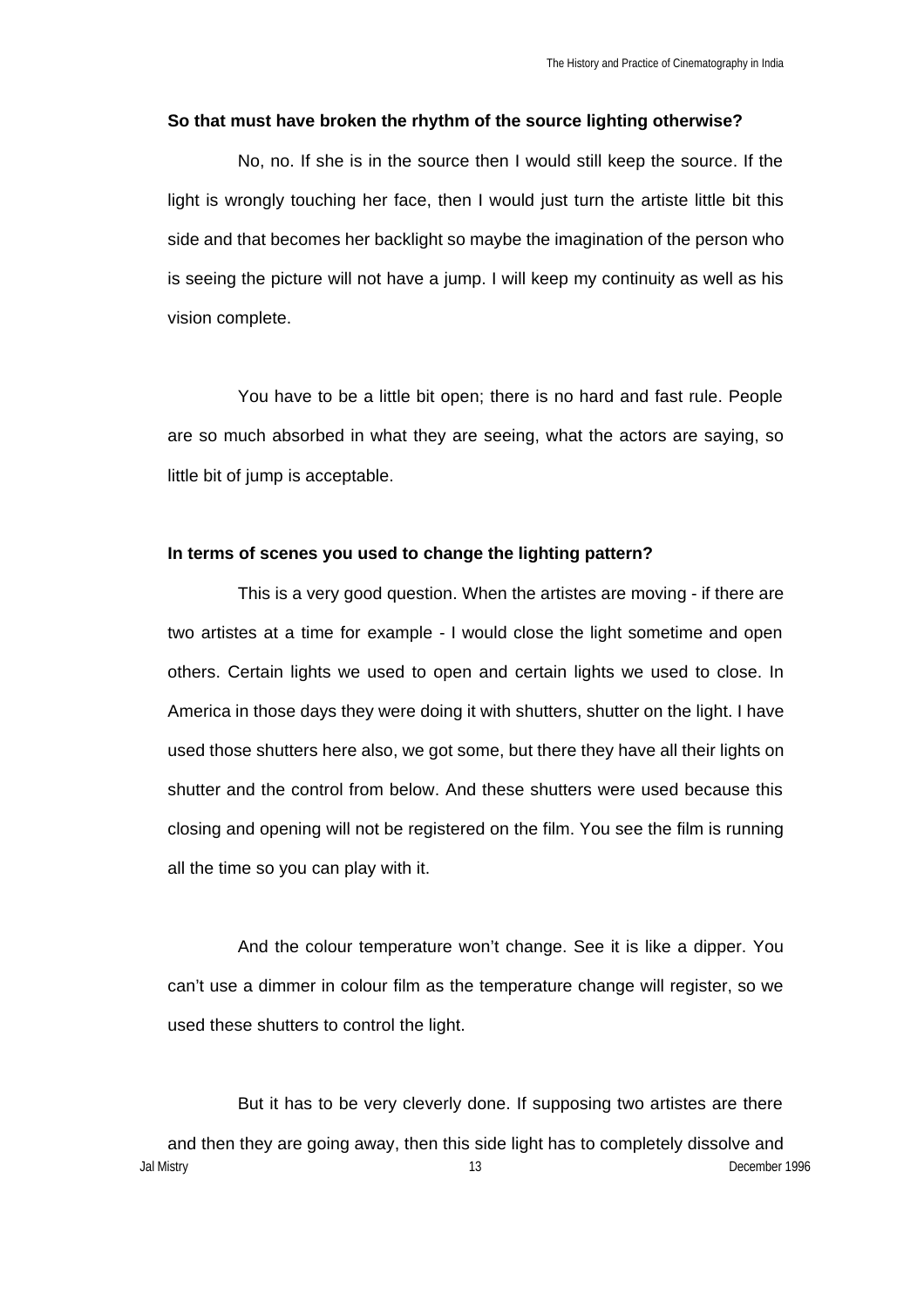the correct light has to come on the one who is moving. It all depends on the movement of the artiste and it has to be very carefully done.

In those days and even till now I have my trained light boys. And the training would happen between shoots. In shooting breaks I would teach them how to do the shutter movement when the artiste is moving. Before the take I would call them down from the catwalk and them explain to them very nicely that when this artiste goes here, put a chalkmark and that is your mark and then you do the shutter movement. Before shooting we used to have a lot of rehearsals especially for that and then later on everything would be perfect when we used to take the shot.

These were used only when we started shooting in colour. In black and white we used dimmers. They had supplied shutters but those shutters were only for arc lights in those days.

# **Could you describe in what situations you would decide to use an arc for sunlight?**

There used to be a lot of arcs at the Famous Studios that we used to use for the source and for the sunlight effect.

## **Would there be changes in the lighting pattern from scene to scene?**

I would change the lighting. If a sad scene is there then I would go for more contrasty lighting, but not to the extent that the faces are not visible. I wouldn't change the fundamental pattern of lighting, I would still use the same source, but give less fill, and that would give the sadness.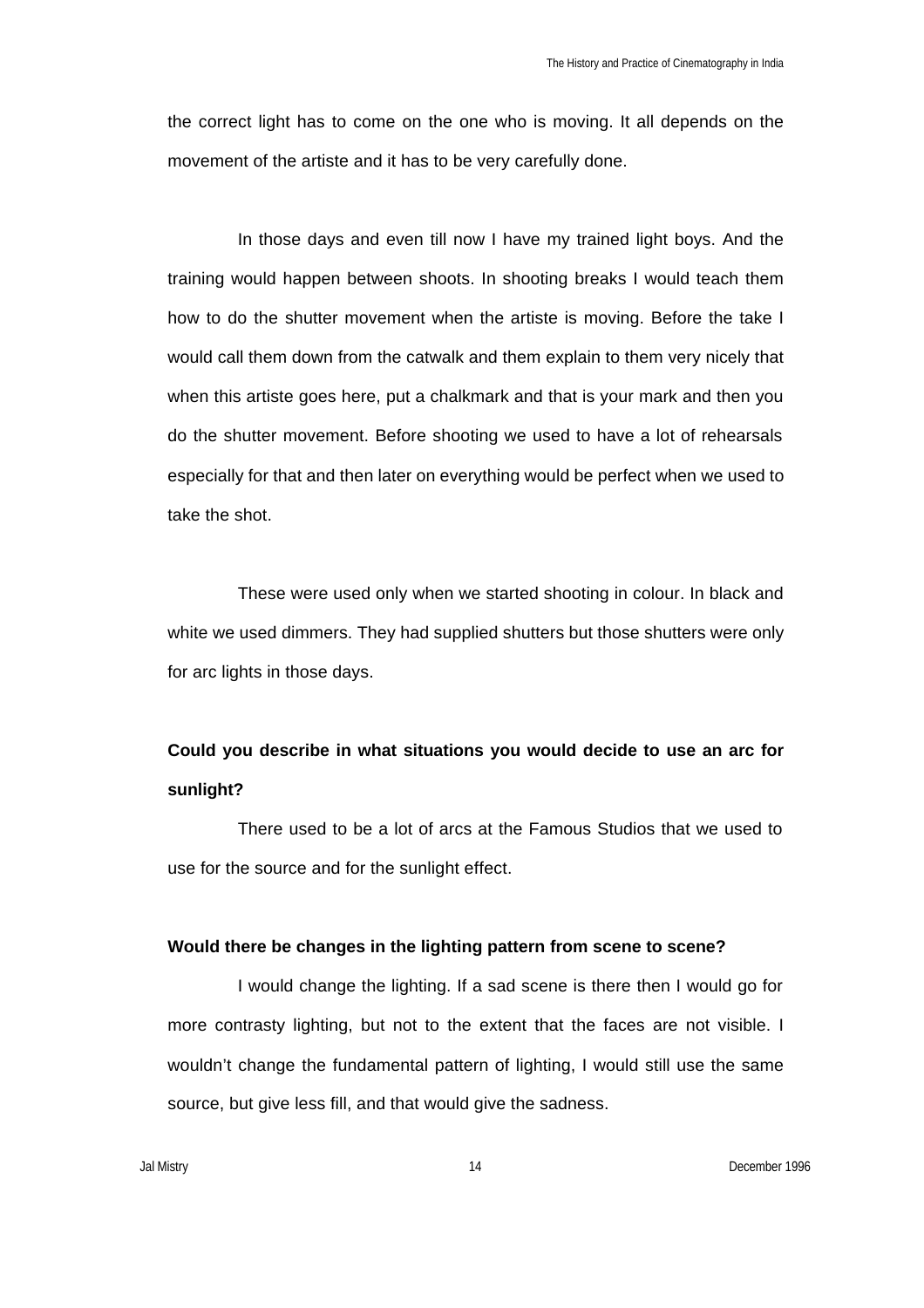#### **Which other director would discuss with you the look of the film?**

I did a few pictures like with Chetan Anand. He used to discuss about the look. I think I've done about six films with him. *Aakhri Khat, Aandhiyan, Kudrat. Kudrat* was discussed completely. But then in *Kudrat* he had a lot of effects. And we used to discuss about the look of the film. Very important.

### **How did you discuss the look of** *Kudrat***? What did you talk about?**

Discuss means you have to have imagined in your mind the whole film. That the whole film should look like this. So then we used to discuss that.

In those days I used to experiment. Before shooting a lot of experiments were done. And this is possible only when somebody is interested in having good photography. We used to shoot tests and I would try lots of experiment with thin gauze, very thin fog, filters. I used to put this on and light up and just see different kinds of lighting: bright light, mood light, very different types of lighting… and then myself and the director used to see the rushes and if he says wonderful, o.k., we keep it. He has to select, well I mean mutually. This looks good, o.k., throughout some sections this would be there. I did it both in B&W as well as for colour. I did this type of photography for *Kudrat*.

## **Using gauze?**

Very, very, very mild gauze, throughout the film to have a look for the film.

## **Black net?**

Jal Mistry 15 December 1996 Black net, I think I got it from London. It was called Chiffon. Very thin, very thin.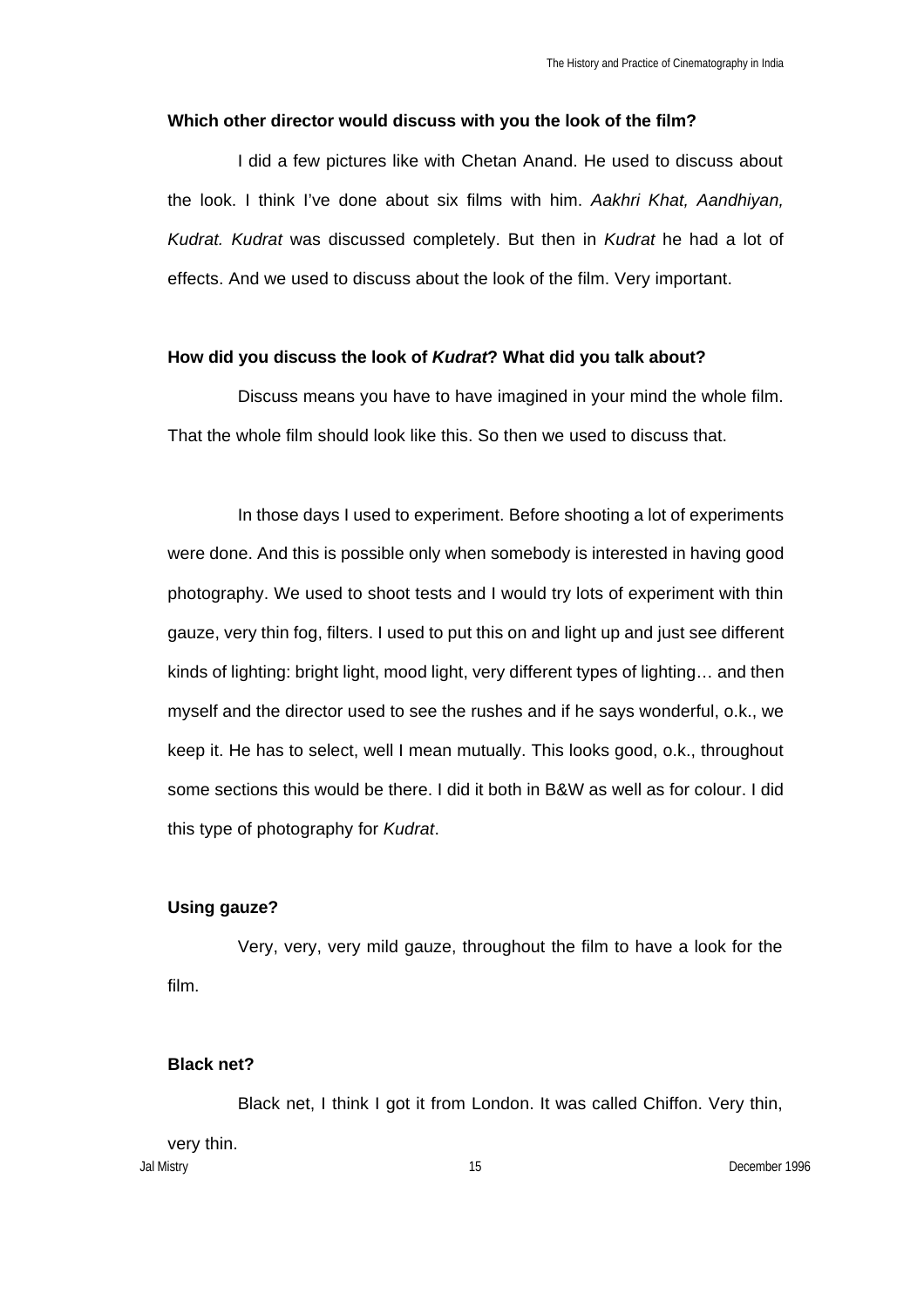#### **What was your intention in using the black gauze? Lesser contrast?**

No this will give you a little bit of moody photography. It'll create some sort of mood which, what can I say, which is a little different from the usual look. Not so sharp, and it'll heighten the contrast.

#### **Were there any other films where you did any experiments of this kind?**

I've done it in *Kudrat*, and in B&W I did it in *Barsaat*. Then I've it in *Aandhian*.

#### **What did you do in** *Aandhian***?**

In *Aandhian* also, he wanted some effect. I used the same gauze in *Aandhian* as well. Then *Jaan Pehchaan* I did it in a different way (it was directed by my brother Fali Mistry). In that film the special effect was in lighting, not on the lens. The lighting was in a different way, actually you can call it third dimensional lighting. Supposing you are face is being lit up from the left side, then it would mean that the left side background is a little darker, dark side is a little brighter. So this would work for the artistes and the background. This was to bring things out more.

When shooting heroines, in the beginning I used a lot of diffusion. Perhaps at that time the make up was not so good or something, and with diffusion they looked nice. Later on I reduced my diffusion as general technique improved in films. When colour came I used to use even less diffusion.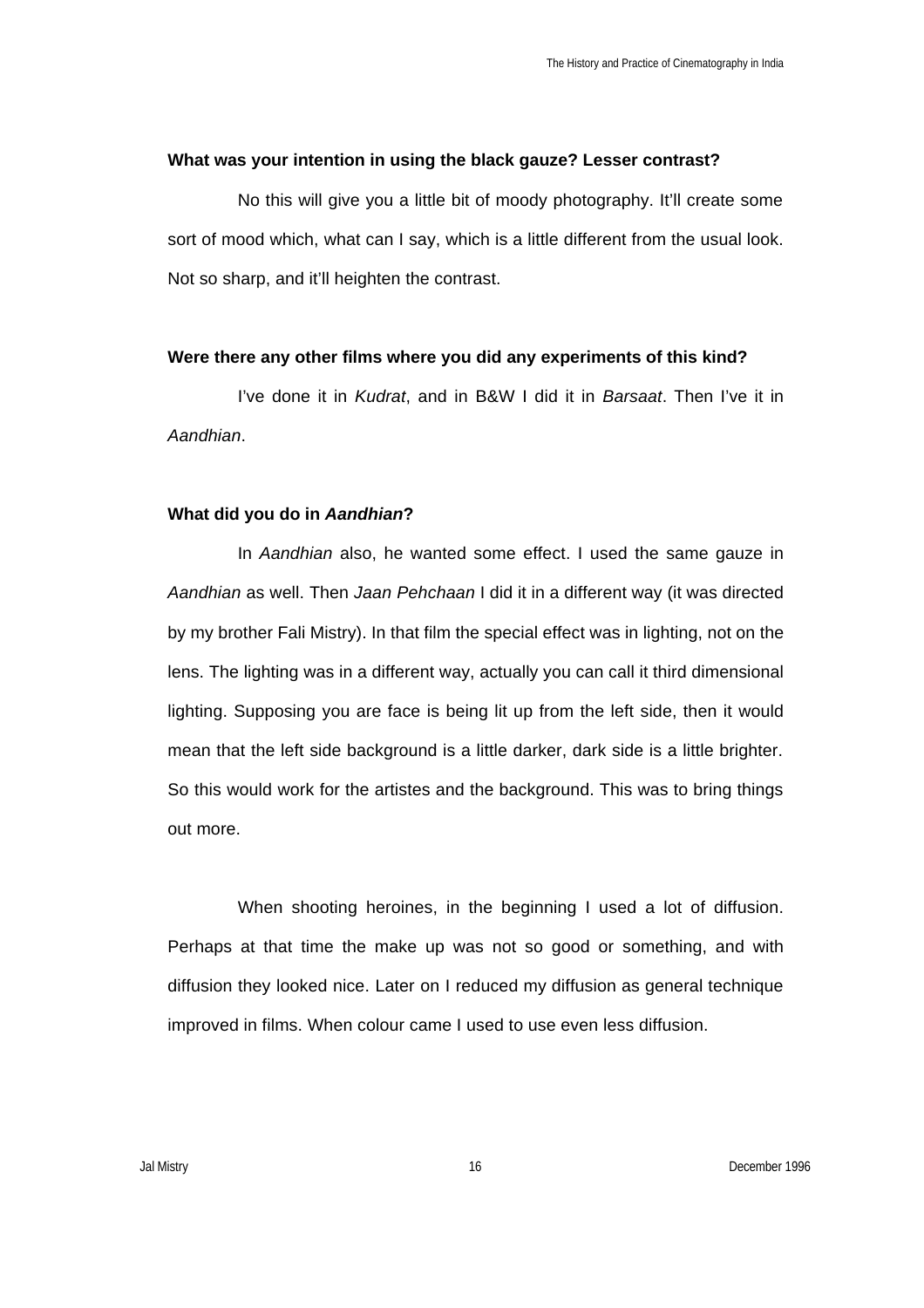#### **That means in Prem Granth e.g. you used to have no diffusion at all?**

In *Prem Granth*, very little. Both for the heroine and the hero, very soft diffusion. And I would get all the diffusion material from abroad. Including filters. A kind of glass diffuser which I used in this film. I imported it after discussing the whole subject; I imported a lot of filters for this film actually.

#### **What kind of filters were they?**

There were gradation filters, from transparent to light pink, that light grade. Then blue, complete overall blue for night scenes.

### **You could do that in grading also later?**

No, it does not come out so nice. We have to make a dupe and all that. Amongst the filters that I ordered were a blue filter that you can use in many ways. You can use it a direct blue or then you can use it as a night scene, deep blue, night. The other filters we ordered were sepia filters. It gives you that soft brown effect.

You can, to a certain extent add colours in the lab, but if you want a deep effect of blue, it becomes magenta. With a filter you have a control because all the colours are going thru it, but with the lab there is a limit.

**Can you talk about your relationship with the lab? Were you always particular about going through grading and things like that from the beginning?**

Jal Mistry 17 December 1996 Yes, I always used to, and do so even now. It is better to go because the lab man working on the analyser has no idea what effect the cameraman is looking for. In normal day scenes it doesn't matter. But if I have done some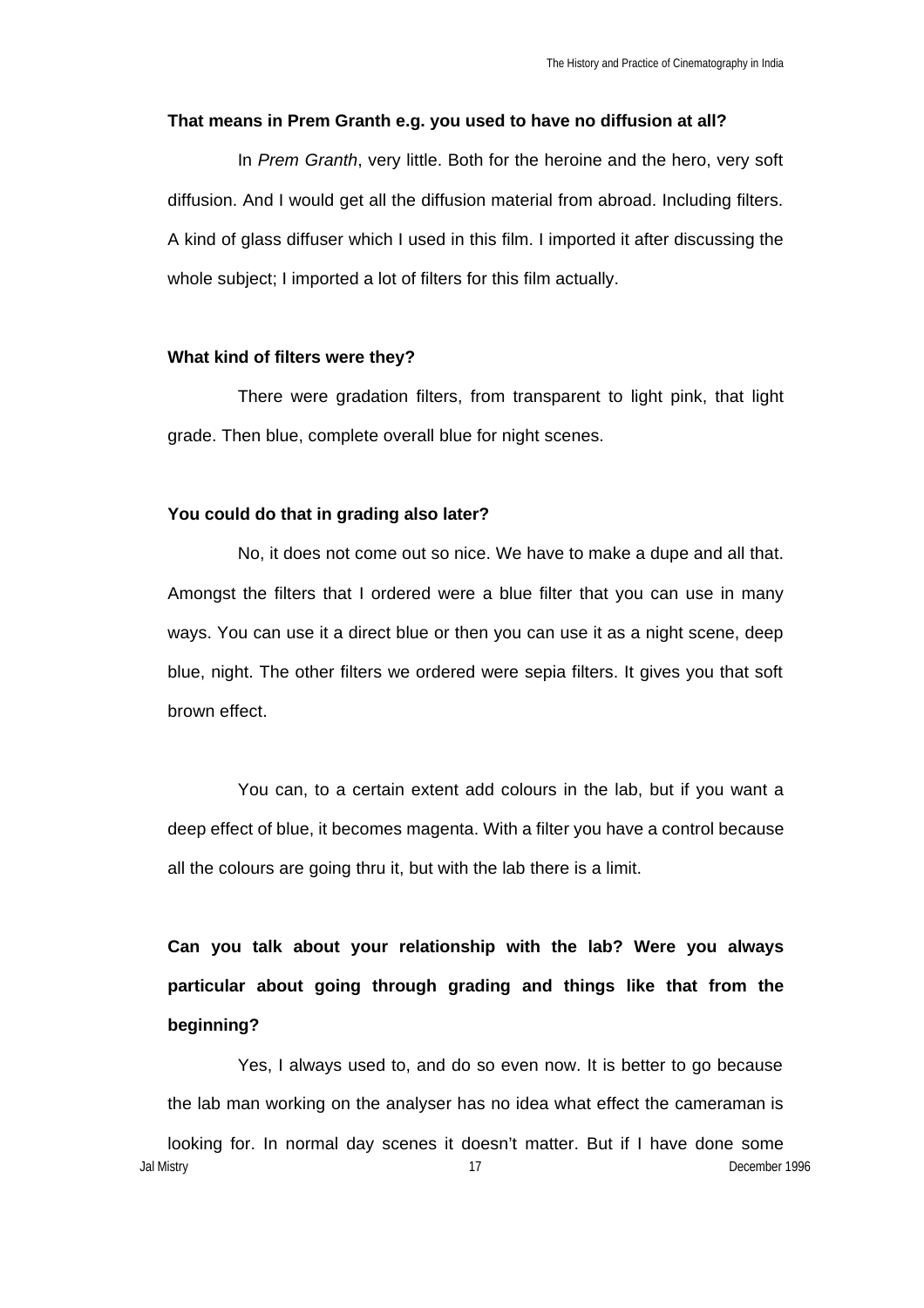effects indoors with colour changes and all that I must go … it is a great help to him also. So I go there and sit there and I will be able to tell him when to stop.

### **Did you use filters on lights also?**

Yes very important. I got a huge big box now because my son is abroad and he gets them for me. I have about two hundred gelatin filters by Lee. I have a huge box of filters that can even an RTM. They won't burn, special filters.

### **When do you use these filters – for correction or for effects?**

No, not for correction, for effects. If the director says that I want the whole scene to look blue, then I use filters on the light and make it blue. Supposing you are in the outdoor and blue effect is there, but in the frame a fire is also there, so then I give fire effect filters. I stick to more natural side of life.

#### **You mix the lights in colour?**

The blue shouldn't touch the orange light. If the orange effect is here, and your blue effect is there and the camera is panning, and this person comes near another person out of the blue light, then he comes into this orange light. Something like that.

### **Did you use filters in your B&W photography?**

Of course. For instance we used to use orange filter on the camera just to have more contrast. Then for night scenes we used to have a red filter, for more deeper contrast. Then there was an in-between filter – the 23 A orange, little bit on the redder side.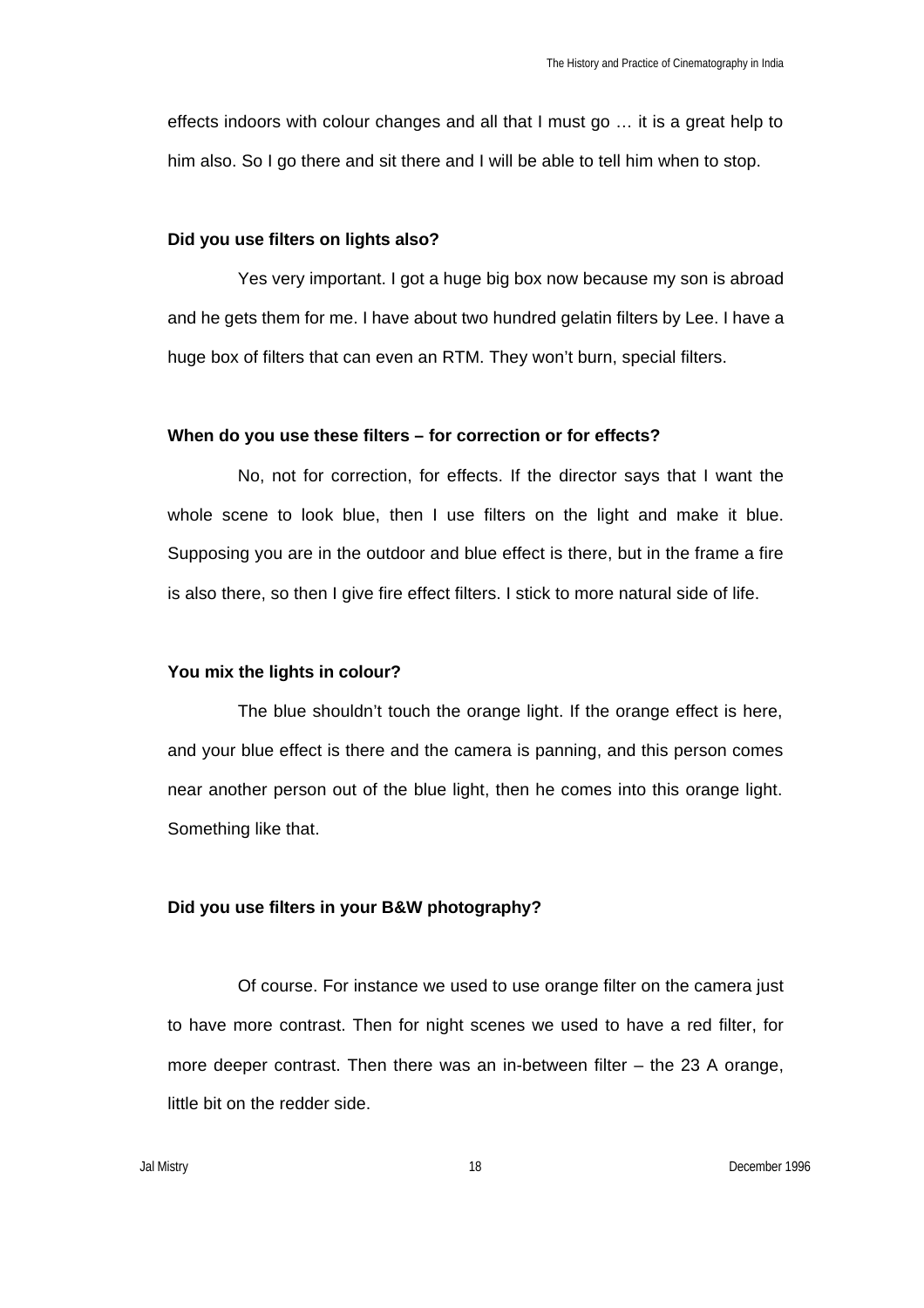#### **Did your lighting change with the coming of faster stock?**

Well, you can reduce the number of lights. In America also, they use faster film as well as normal film, which they mix sometimes. When the time comes where you feel that after this there will be no exposure possible, then you photograph the whole scene in faster film, in 500ASA. And I feel that one can cut between fast and slow film. If you have controlled enough during camera exposure, there won't be any jump. I even I prefer faster film because you can have less number of lights.

#### **Did you over expose when shooting?**

Very little maybe, very slightly, just for our…see if you have a good negative then you can have 4 prints. Something like that. You see if you have a dense negative, then the most important problem that we face here – scratches – will be handled better by it. These scratches are a real problem in India, first while processing, also in cutting.

#### **Have you ever processed any of your films abroad?**

I had sent tests during both *Kudrat* and *Naseeb*. One was sent to Madras – Prasad – and the other to a London lab. When I projected them I couldn't tell which was which.

For a dense negative I would try to keep with the exposure meter for what is called the consistency of the negative. But then what do you do if the emulsion changes, if you are using one batch and then immediately another batch comes, then there will be a little difference in the colour. Then we have to compensate for these changes in the lab.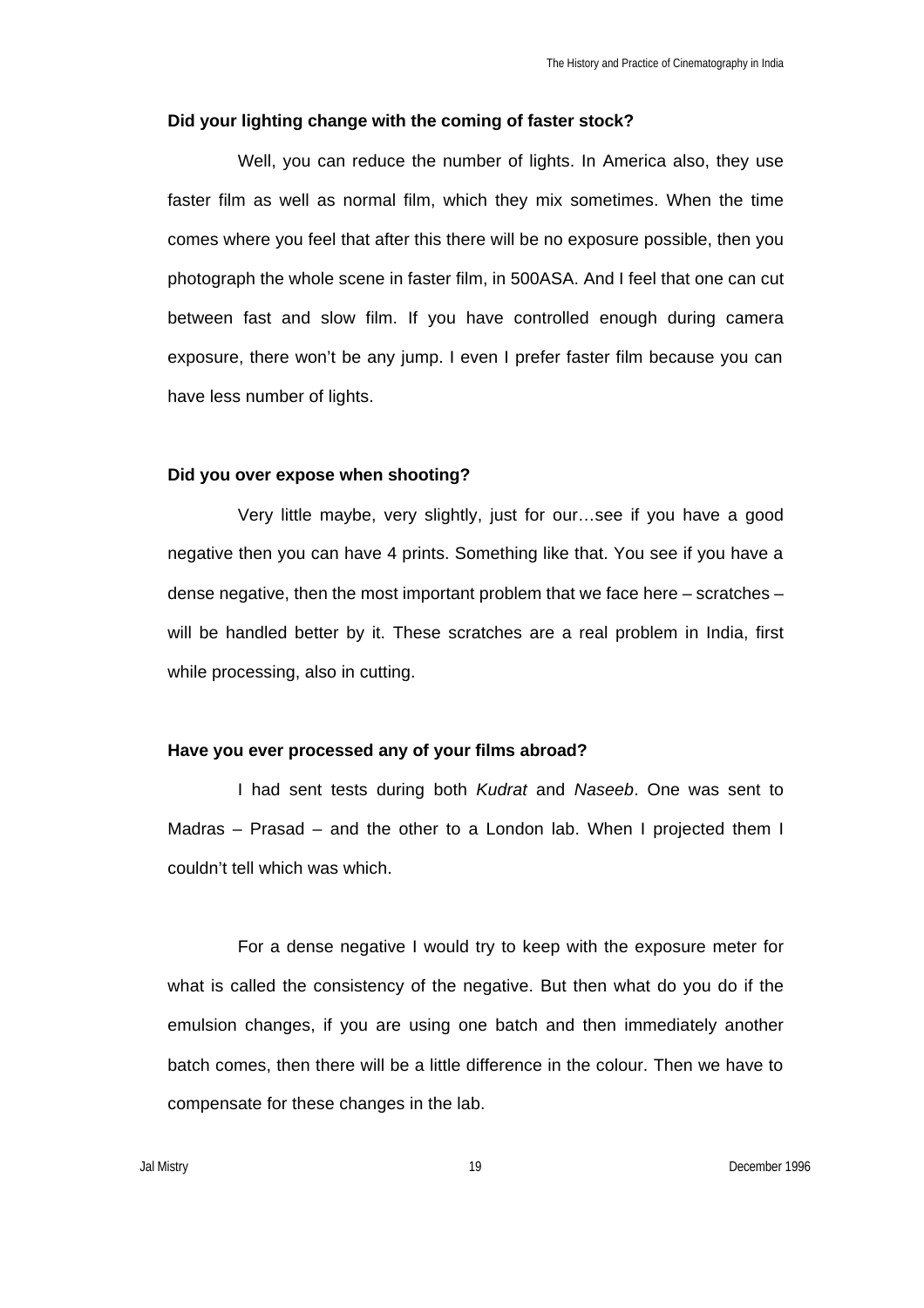#### **Is there a single exposure stop that you try to work towards in your films?**

For me the last exposure is T4. This is the stop that you get as the lowest in the zoom lens (although you can get faster zoom lenses…) But for me one should do "zoom lighting" – that is light for the zoom and go no less than T4.

Of course it all depends upon how many characters are there in the shot. If I want all in focus then I go up to 8, T8. I get better depth. If I am not zooming then I would definitely do the shot with block lens.

#### **You don't like to zoom?**

Its not a question of liking, zooming is very unnatural. Its not a trolley shot. You see in American films also, no zooming at all in American films. Hollywood they don't use zoom at all. They have given an article in American Society of Cinematographer magazine that we don't use zoom now for the last maybe 7-10 years. They only trolley, and they have got special trolleys. See their trolley is something so superb today and those people who are handling the trolley, they will only handle trolley, nothing else, and they will not touch anything. They will give you a wonderful shot. Here, where equipment is concerned, we have good cameras but trolleys….

### **You use Kodak stock normally?**

I used Kodak throughout.

#### **You have never used Fuji?**

I have used Fuji with Manmohan Desai earlier. There is little difference in money.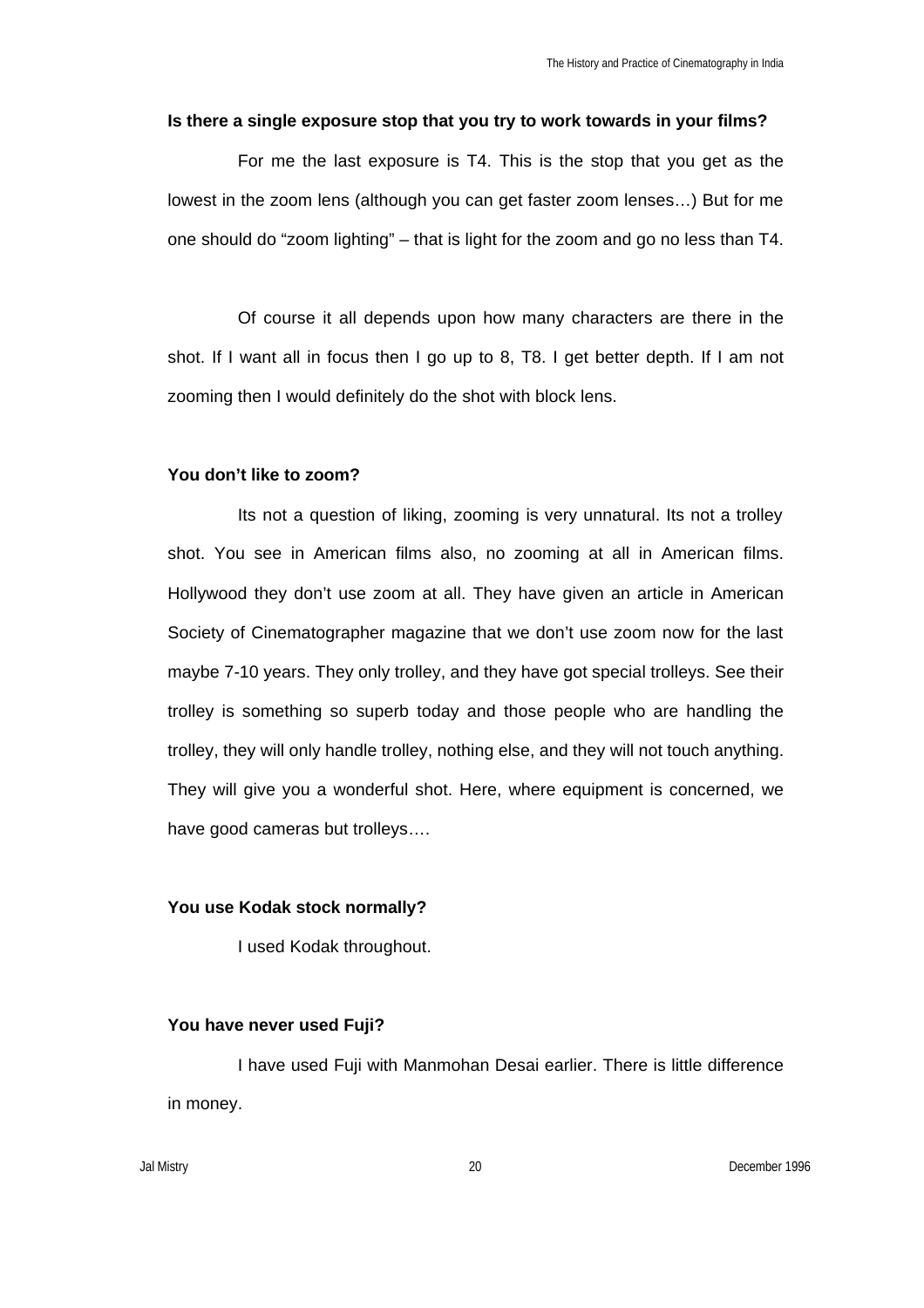#### **What preference do you have in printing stocks?**

Even in my last film I had to fight with the lab for Kodak. They keep saying Kodak, Kodak, Kodak, here, but then all of a sudden you hear in the lab that they are changing the positive. Once you have different positive then there is different colour to the film, and all you hard work is gone, finished.

# **Do you have change the lighting when you are shooting a big film like** *Naseeb***, where all the six big stars have to look good in the same frame?**

In *Naseeb* this thing did happen. In *Naseeb* Manmohan Desai told me that we have got so many artistes on such and such day, you pre-light the whole thing, the main stars I will give you only for about 5-10 minutes, and that's because they have given only two days for this bulk work. And I did it. I used to light up, the general background lighting, then just say 1-2-3 ON!, and the the whole background was ready. Only the figure lighting had to change and that carried on. We had to do it.

There were many, many sets. Especially in the revolving restaurant set. This was the most difficult part when all the artistes were in the same frame, they are coming for a party and we had to pre plan the whole thing. We lit up the whole set for two days before we shot, for two days. On the shooting day there was no lighting change. I will tell you how I did it.

Over the whole set I had put up a muslin cloth, thin and white. And I built another catwalk of about 4 feet above the main catwalk. This was the second catwalk. My usual catwalk which was below that was empty. And from there I had stretched the full ceiling of white muslin. Through that I started lighting

Jal Mistry 21 December 1996 up. Manmohan Desai would say that the artistes will come from here, from there.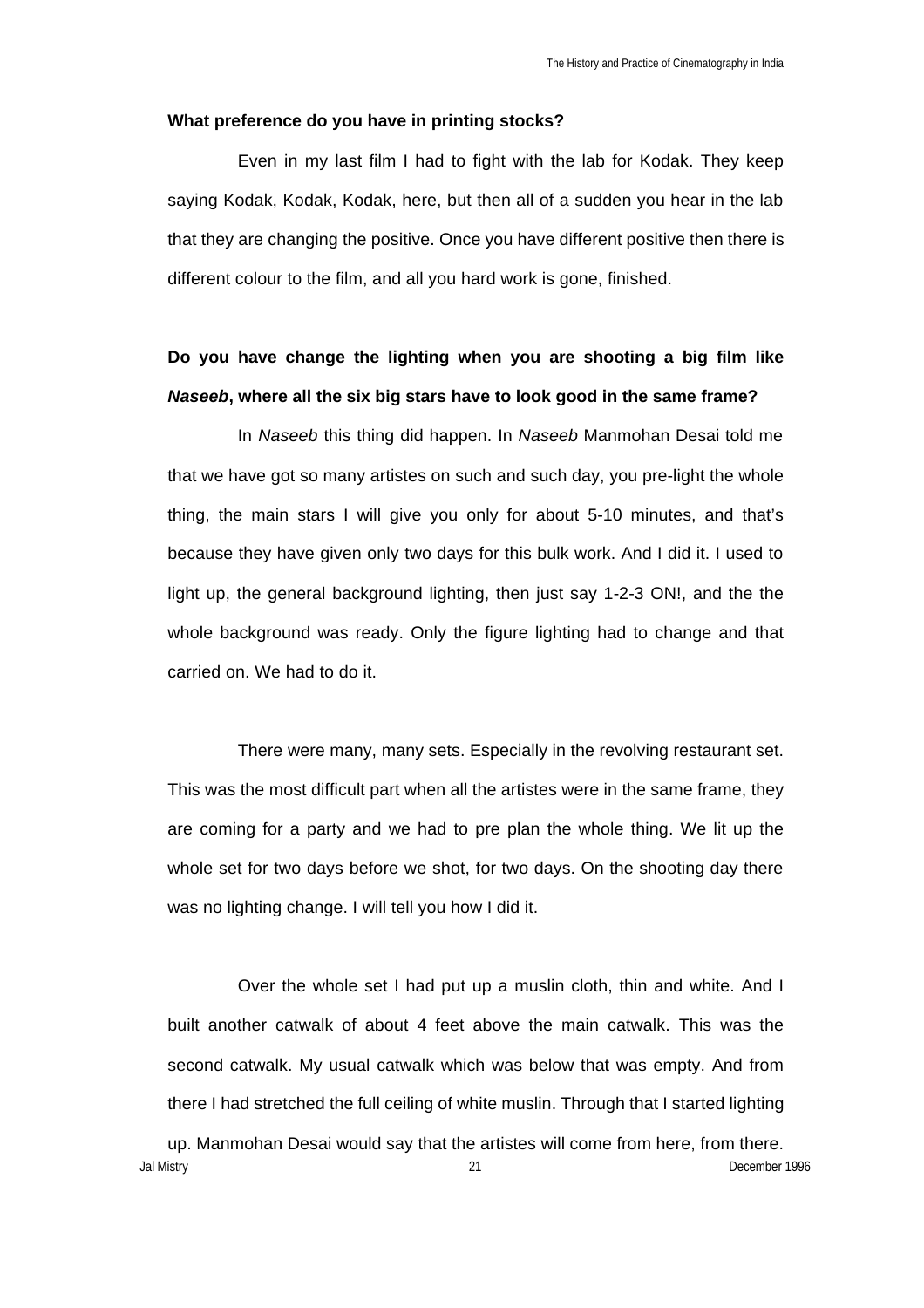The whole industry of artists was there in that scene! So finally everything was pre lit. The actors only came for one single day from 9am to 7-8 p.m.

#### **The whole sequence was shot in one day?**

Yes, because I had lit it that way. Non-stop we were shooting. I had lit this whole thing in round way and there were no shadows anywhere because the light was coming through the white cloth. The overall exposure was f5.6. I had lights on the ground for the artistes which I would just switch on. But that was for fill, extra light fill. And overall was 5.6. That's the way I shot.

**If you had actors in a situation like this who were not so time bound, who would come when you call and you had to do the same sequence again, you would do different lighting?**

Yes there was a time when they would give hours at a time. Under intense time problems, it is very difficult and naturally your work drops down, the quality of your work. If you get a little more time, a normal amount of time, then you can do your best. Those days they would still give time but nowadays they give only 8 hours, 8-9 hours that's all.

#### **Like you said in** *Barsaat* **Raj Kapoor said take your time…**

In those days Raj Kapoor the producer, director, artiste had a major plus point - he used to love photography. He was very much in love with photography. After *Barsaat* I could not work with him because in those days we were producing pictures also. Myself and my brother. Raj had offered me that if you work with me I will give this much of salary plus partnership in production. But I would not do it as I was producing pictures along with my brother. Later on we stopped. Loss.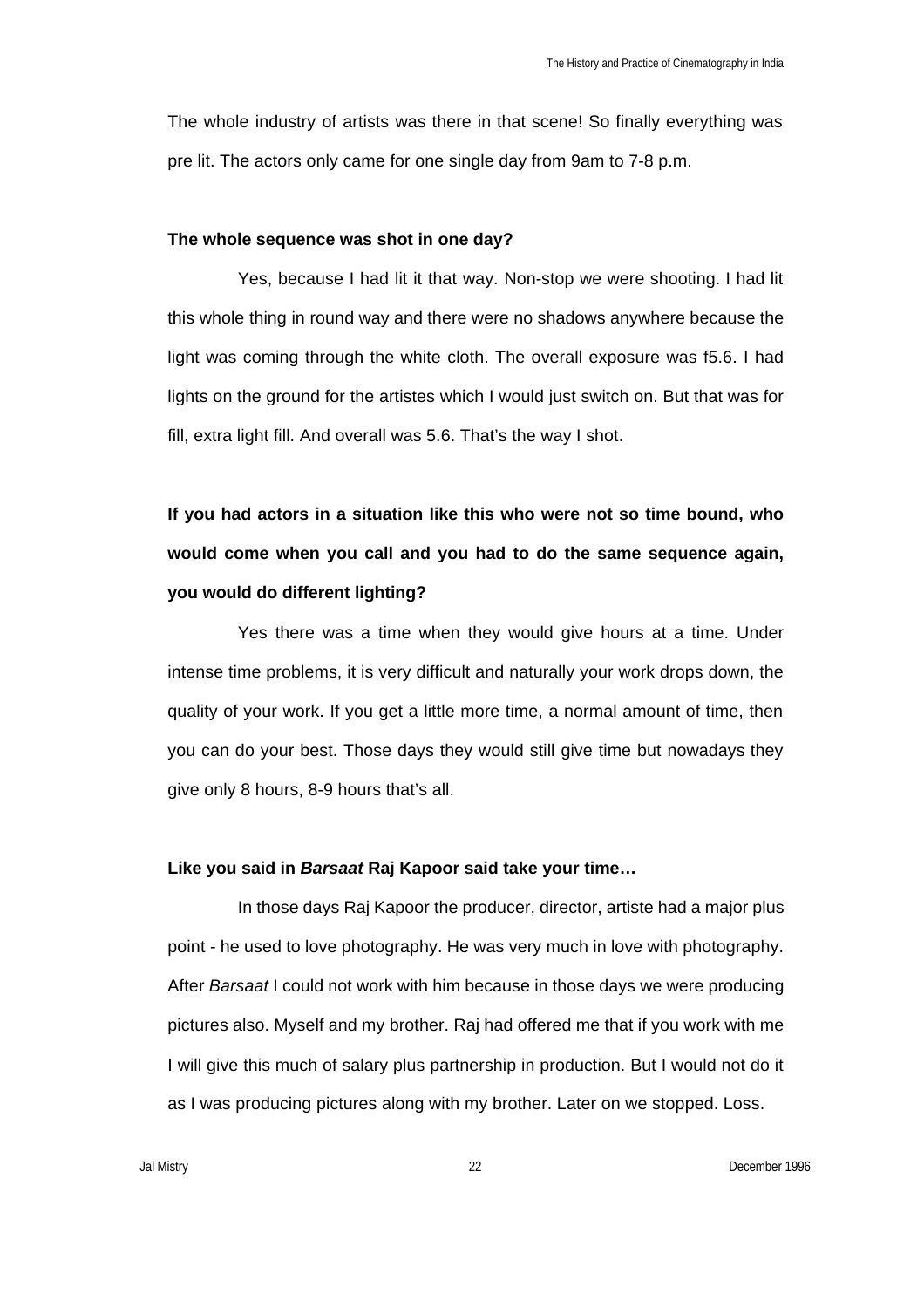# **There was something called the eyelight, just above the camera, just for the eyes, those days…**

Yes, the Master Pen light. I brought it from Hollywood. It's only this small and operated by battery. Like a torch. It is fixed in a stand and after you light up your face then you switch on those lights (you have to use 2) and you can just make it less, make it more till it is not even seen that the light is given. It mixes with the eyelight of the face.

### **And when did you use it?**

At times you see when you want the close up and the eyes, the eyes must speak. If there is no dialogue and the director says that let the eyes speak, so then eyes are a little more lit than the skin, and then the eyes can come out you know. Eyes will look more powerful, whether it's he or she, whoever it is. Especially with Pen lights, which are white light.

### **Which heroine's face was good to shoot?**

To start with, Nargis was very good. She was very photogenic. She needed no special lighting technique or special lens. Then Madhubala, she was photogenic.

### **What do you exactly mean by photogenic?**

Photogenic is a very good word, many people may not understand it. That means that she photographs very well. Many people normally do not look nice but on the screen they look great.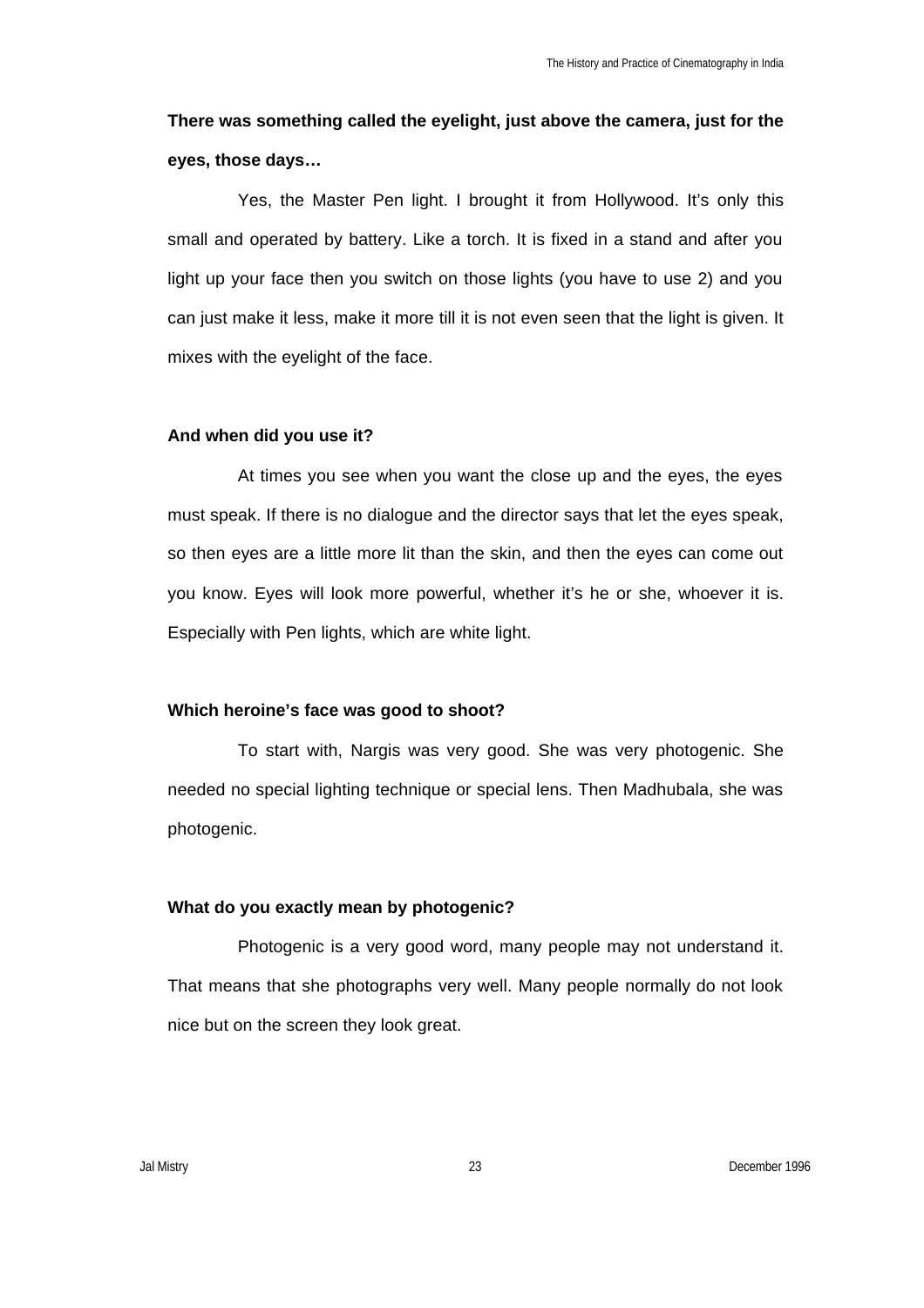#### **Is it something to do with the face or with the cameraman?**

Both. You see a cameraman can do wonders but they are always in the background far, far away, even in America.

#### **Any close up in a film which you liked a lot which you have taken?**

See I have been known for clever photography as I made them beautiful. Whether in those days or now most important thing for the heroine, is the hairstyle. The hairstyle can make a face look different or the same. She should look the same and have simple hairstyle. Too much of hairstyling may destroy her face. That's what happens.

#### **So you guide the heroine?**

I personally tell them don't overdo anything. For instance for my last film *Prem Granth*, I used to tell Madhuri don't overdo anything, just have a simple hairstyle. She is very beautiful in simple make up and she is looking very nicein the film. You've seen *Prem Granth*?

# **Did you ever find the different kind of lighting by the French New Wave interesting or exciting? Did you ever try to do that kind of lighting?**

Our style of working in India is different. First of all the cameraman is the only one person who has to save time, do quick work. If you say that you are not ready with the shot they'll say please, please, come on. And that's the way it goes on here. Everything there is planned. Here nothing is planned. You have to sort of go ahead with whatever little time you have. You have to do your best. You are given 15 minutes to do your best and say you are ready. And its worse today. In those days there were dedicated people, thinking. I mean they would start and they would get lost in the art.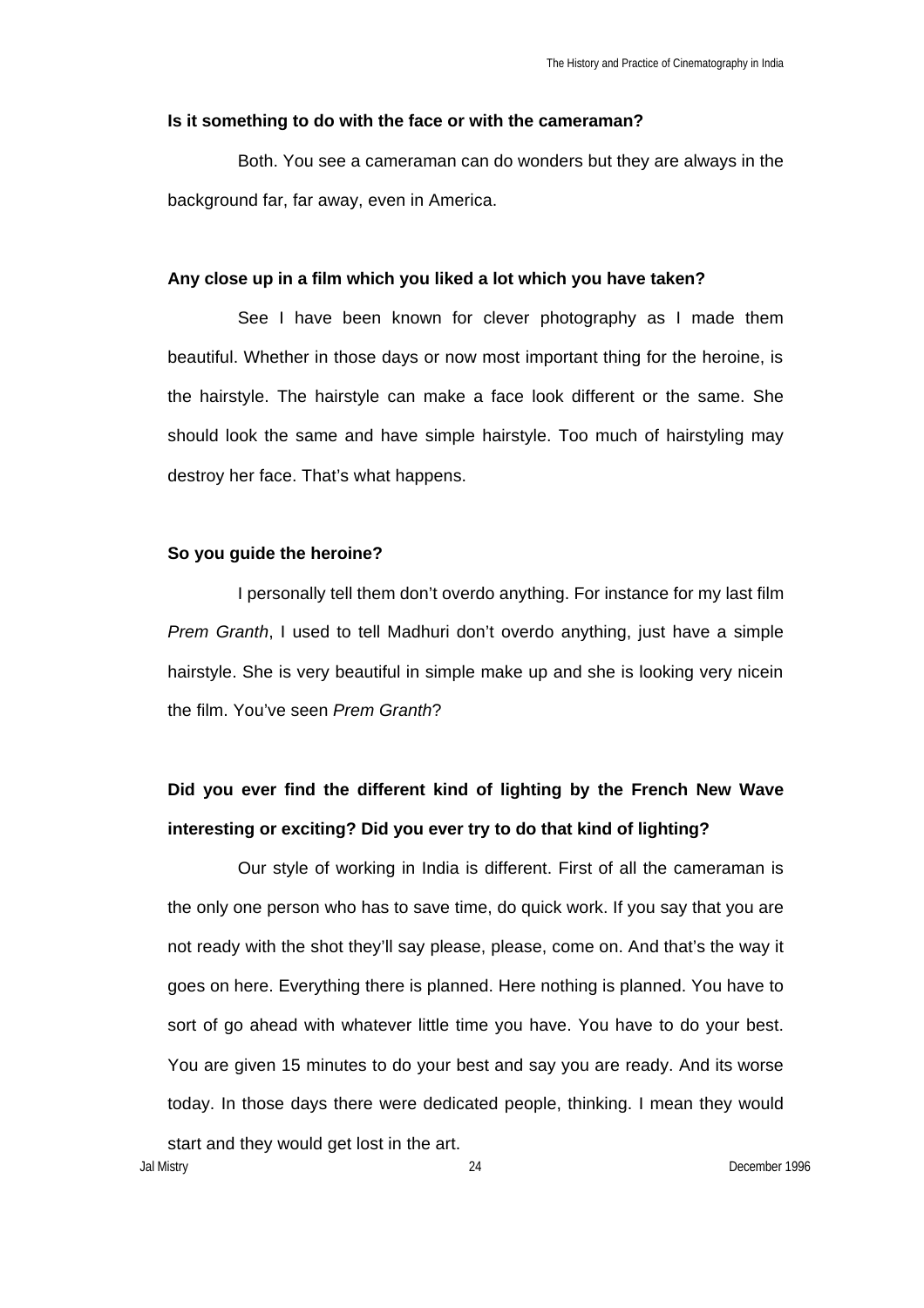### **Which cameraman's work do you like in America?**

In America? Vilmos Zsigmond is very good.

**And in terms of Indian cameramen is there anyone whose work you appreciate?** 

Ashok Mehta is good.

## **He sent his regards when we met him recently…**

He is good. He is doing good lighting, very good lighting. Then Mani Ratnam's cameraman, Santosh Sivan.

## **P.C Shriram before him?**

Now I think he is gone to direction or something like that. He is good, creative, very creative. We have advanced a lot. Photography has got very good standard.

# **Don't you think there is change in the glamour from your kind to the kind you find in Mani Ratnam's films?**

Yes, definitely. As I told you it depends on your subject what you are going to shoot. According to subject he got the correct effect. *Bombay* was very well photographed. In Madras, compared to Bombay, they do very fast work and there if they start a film they complete it in 4 months. Recently I had an offer from Madras, Krishnamurti. He said we'll finish it in 4 months, please. I said no. I am not accepting films anymore.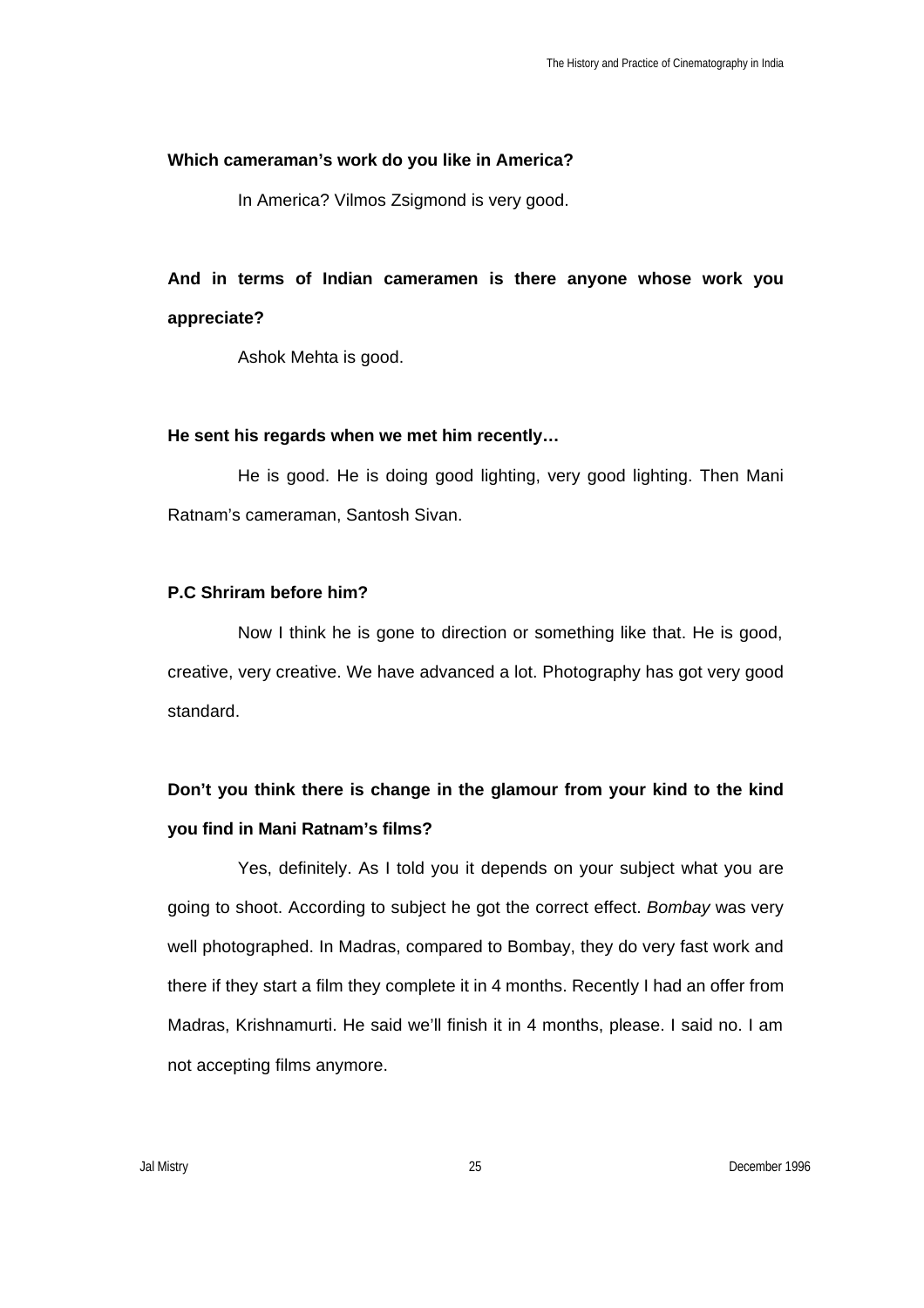## **You have stopped accepting films?**

Not exactly, but I may in the near future go to London. If I get a very tempting offer then I might do the film and not go there. I will tell you very frankly, after my last film with RK Studio (*Prem Granth*) I thought that I have come to a stage where I should get an offer where they want something special from me. I have come to that standard where I can do certain things. But if they just take me to run the camera, then no.

### **Ideally what would you like to do?**

They should understand me. I've photographed about 60-70 films. But those 60-70 films, different kind of films, different kinds of stories and as per the demand of the subject and director, I have given them everything. Now if there is a film with very difficult lighting and then if supposing they come to me that this is for you a challenge then I'll say yes, I'll do it. Otherwise I don't feel like doing it. You know in normal conditions light up day scene, night scene, this normal work, no. If it is special, something special then I will do it.

## **Shooting a song must be very different from shooting the normal dialogue scenes?**

Today when shooting a song, the director is different. The Dance director comes so the thinking is different. They don't discuss with us, nothing. This is the shot o.k., this is the shot, o.k. We keep on shooting.

#### **Did the same thing also happen earlier?**

Earlier, no. There were no dance directors then, the director used to direct the songs.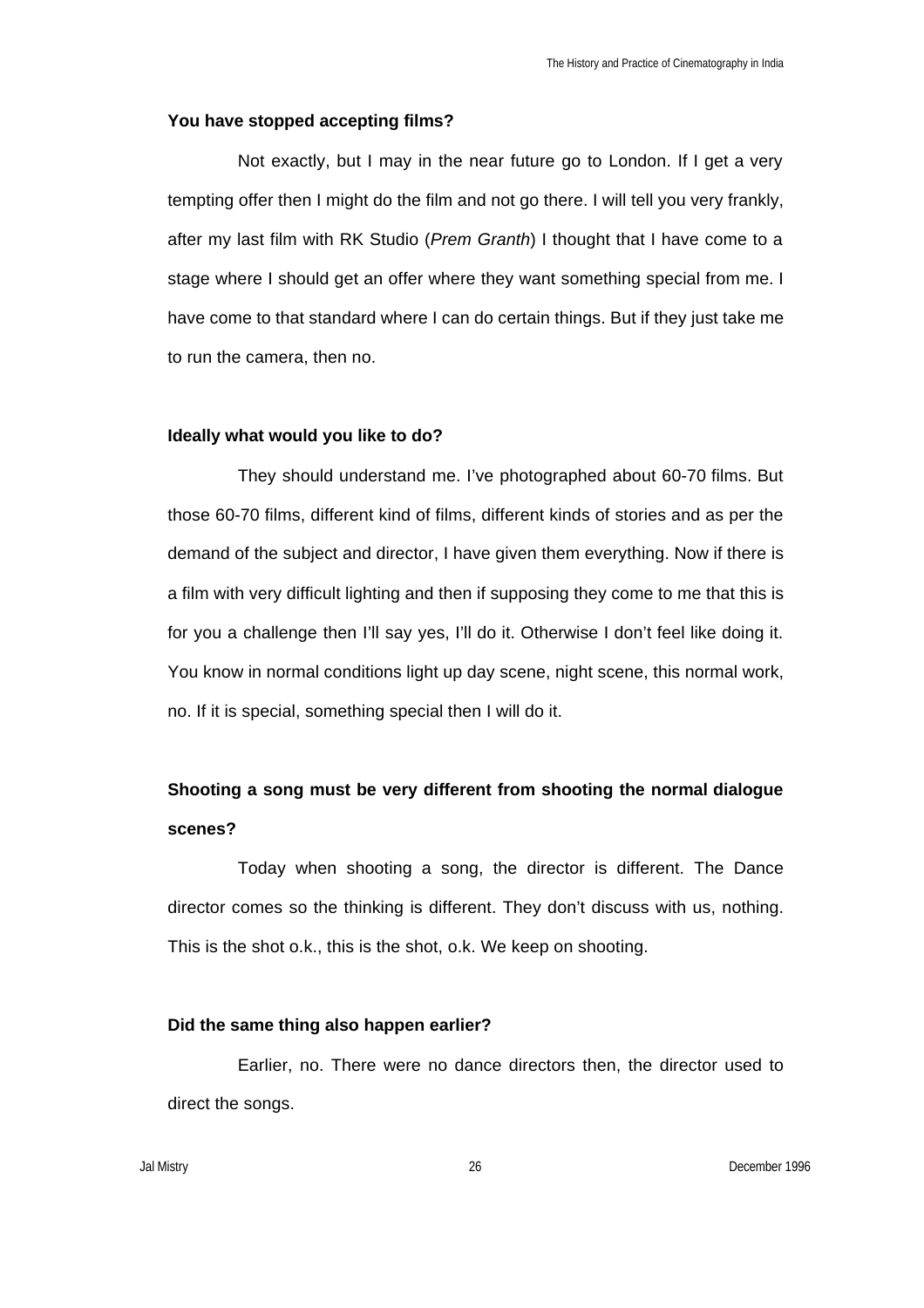#### **There wouldn't be a different lighting set up for dance sequences?**

You have got to be with the picture. You can't change your pattern.

### **Doesn't that happen now?**

Now also pattern should be the same. Supposing something is going on here and then you pan here or cut to the dance sequence, the whole thing should match the picture. It cannot be that it is only taken be for the dance, no. I keep up, you know. The brightness quality, colour quality and then thinking about what you have shot before and what is going to come after the song, these should match.

### **How do you decide movement of the camera?**

It the wrong kind of movement is suggested by the director then naturally I would pull up and say that it should be done in this way and if he says you're right o.k., correct according to your experience. There are times when they say no I want this way, do it this way.

## **How do you decide whether it should be a pan or a track?**

There in America the cameraman decides, definitely.

## **Here the cameraman doesn't decide, is it the director who decides…?**

Here the director decides. I can suggest that I would like a trolley shot or maybe it should be this way or that way, you know what all you can discuss but if the director agrees then its fine, but otherwise you have to follow him.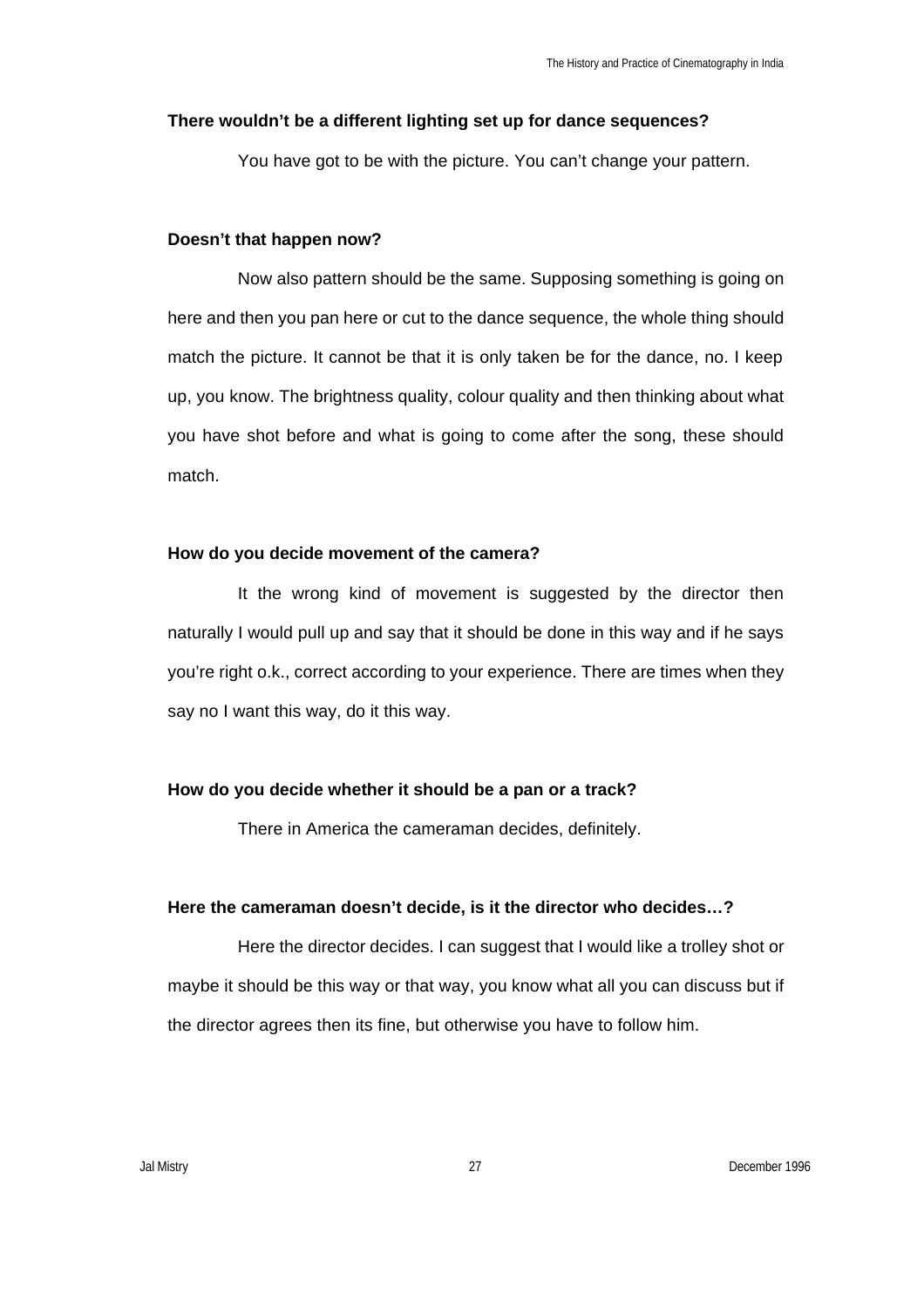### **Have you ever said no to a particular kind of a shot?**

Must have long back. But you see what happens in India is that supposing a shot is described to me and supposing that I say no, I don't think this will work, then an argument starts.

### **When you started your work, was the crane used?**

Yes old cranes were used. But only for going up and down. Today you can go forward, backward, panning, all that. In those days only up and down. Those big wheels never used to move.

## **When did the zoom come? Do you remember when you saw the zoom in India?**

In the 70's, maybe between 65 and 70. I think colour came in the 70's, Kodak. At that time people started ordering Arri cameras with the zoom. It was very cheap because there was no license. Later on the license came.

## **Do you remember on which film you used the zoom first?**

Zoom? In 70's I think, I don't exactly remember the film.

**How did you find it in the beginning, when you started using the zoom lens?**

Actually I never liked the zoom. I only use the zoom when the shot demanded a lens more than 100mm. If you want to jump to 150, then I would call for zoom and take a steady shot at 150. It gives a better moulding.

## **Zoom gives you better moulding?**

Not by using it as a zoom but as a block.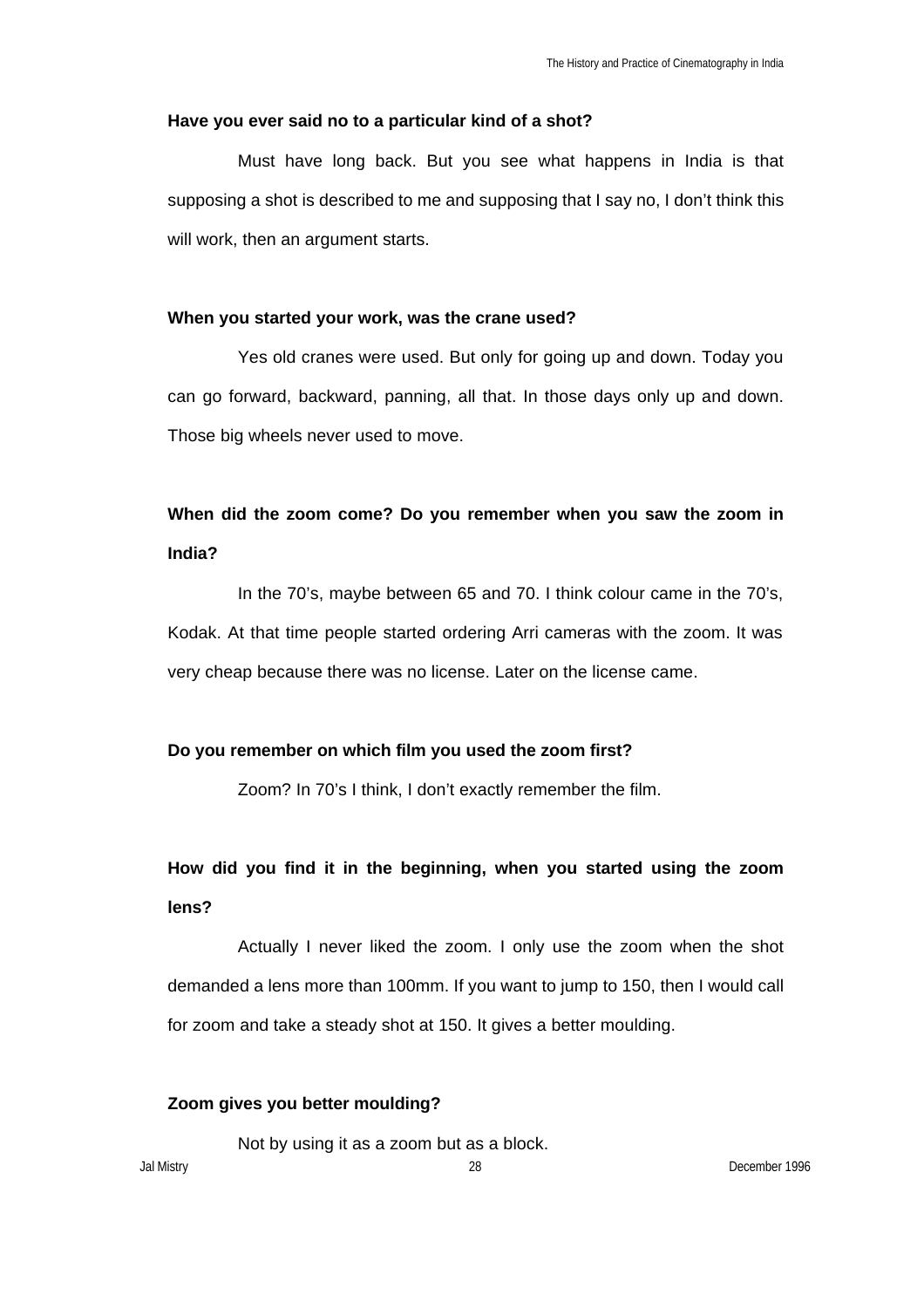#### **What difference in quality do you find between block and zoom lenses?**

You'll never have the same quality unless you increase the light. Supposing you are shooting on block lenses say about 50 or 40, and you want to go into very big steady close ups and you use zoom, you have to increase the light. Because you are using hired cameras here. If you are using one camera, the studio camera then it is fine. But when I am shooting a normal picture for any producer, there the camera keeps on changing. This is a real difficulty for a cameraman. That is the worst possible thing we face, every time different lenses.

## **Why is there no care about the image quality or good photography in the industry?**

It's a good question. First of all when you make a film here, I have to face all sorts of different lenses. Then when I say that I want one camera, throughout, start to finish, they say they can't. I say I want one emulsion number in say about three batches, they say they can't.

## **When did you start using the Arri?**

After the coming of colour, Arriflex became popular because after the colour we started going outdoors. Before the Arri we were shooting indoors. When the zoom came, we used to go to Kashmir in those days. Very popular, Kashmir.

**Do you think with the coming of colour story telling, story, the look of the film completely changed. Did you see trends in colour that took up this kind of room?**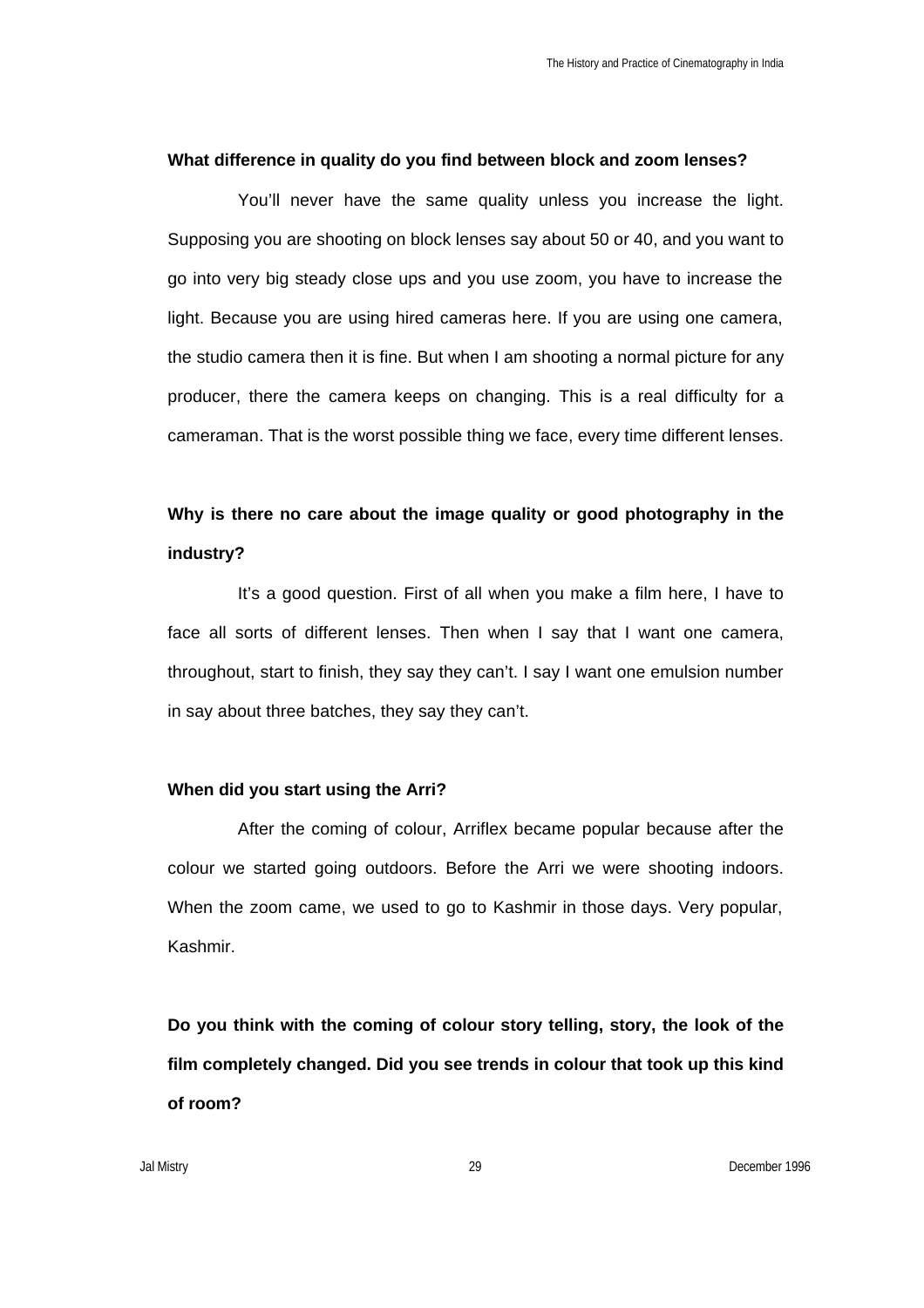Of course. It is for the betterment of the film that we went outdoors but it all depends on what you are telling, the subject.

# **Do you think with the coming of colour, it lessened the standards that had been built up by black and white?**

In those days when colour film first came it was very slow - that was Geva colour. We had to put a lot of lights and actually at times we did not have so many lights, so in those days we used to go outdoors for the light. If you didn't have correct exposure for the film and it was slightly under exposed it would go magenta.

You see at times when you are shooting, and you want this, this, this, and you don't have it, but they will come to you and say, please do it. If you lose quality we don't mind. So we had to do it.

# **Did you see the Hollywood film** *Citizen Kane***, with a lot of depth of field photography…**

When I saw that film, I saw it many times, only because of that. They shot the film on the exposure level throughout, from the first shot to the last shot, at 11, 16. i.e. normally outdoor exposure. I read the article about it. There they can afford it, they can afford to have so many lights. I think the focus in the shots was from about 9 inches or 10 inches to infinity. In those days the last lens was 25. They shot the whole film on 25.

### **Was that kind of effort made here?**

Jal Mistry 30 December 1996 At least I tried. When I saw that film I immediately, (that time I was working I think at Laxmi studio), I went straight and lit a whole little scene on that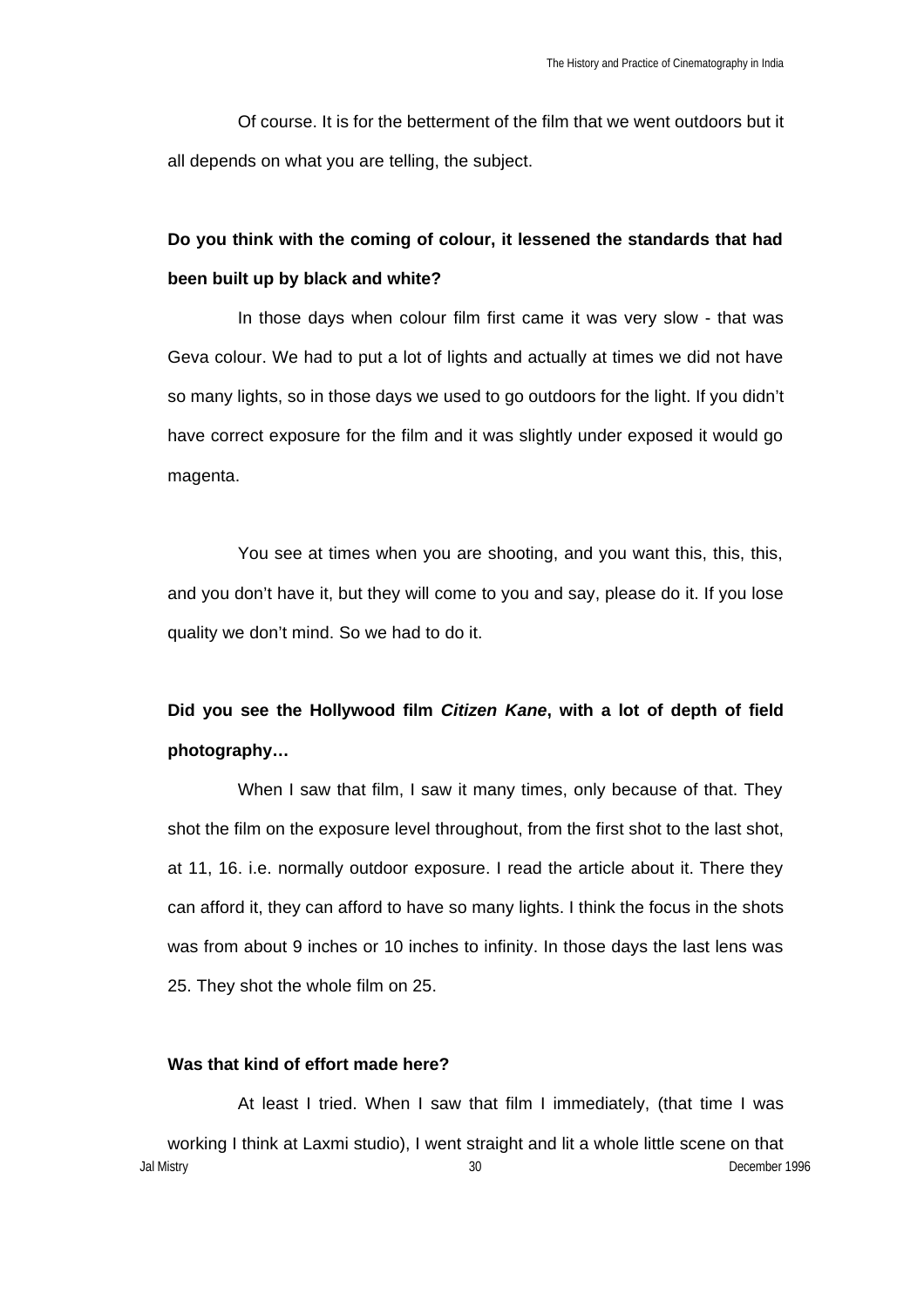same diaphragm and I got everything in focus. Myself I was satisfied. But then to shoot a whole film like that, nobody put in that energy.

## **Why?**

I did a few shots like that though, convincing the director and all that. We took few shots, but then later on he was not interested.

#### **Because it was very costly?**

Costly affair of course, you have to light up, lighting takes time and in those days to light up to f 11 with the sun spot lights, the actors used to say, what are you doing, burning me or what? They used to feel the heat of the light coz I couldn't throw light from the top, I had to bring them lower to get intensity, and this used to burn.

## **How did the shooting process go?**

When the scene was started, the actors would rehearse the scene first, shot by shot with the director who would work it all out. I would begin lighting after I saw the rehearsal. Its very important otherwise they will go into the wrong light. After I see the rehearsal then I light up the whole thing you see. After I light up no artiste will get the wrong light, that's how I light up even today.

# **What is your system of lighting: the background first and then foreground, or key first and then fill?**

It is better to see the rehearsal and then light up the figures first and see how much light is going on the background and then touch up the background.

Jal Mistry 31 December 1996 That is the best way of doing it.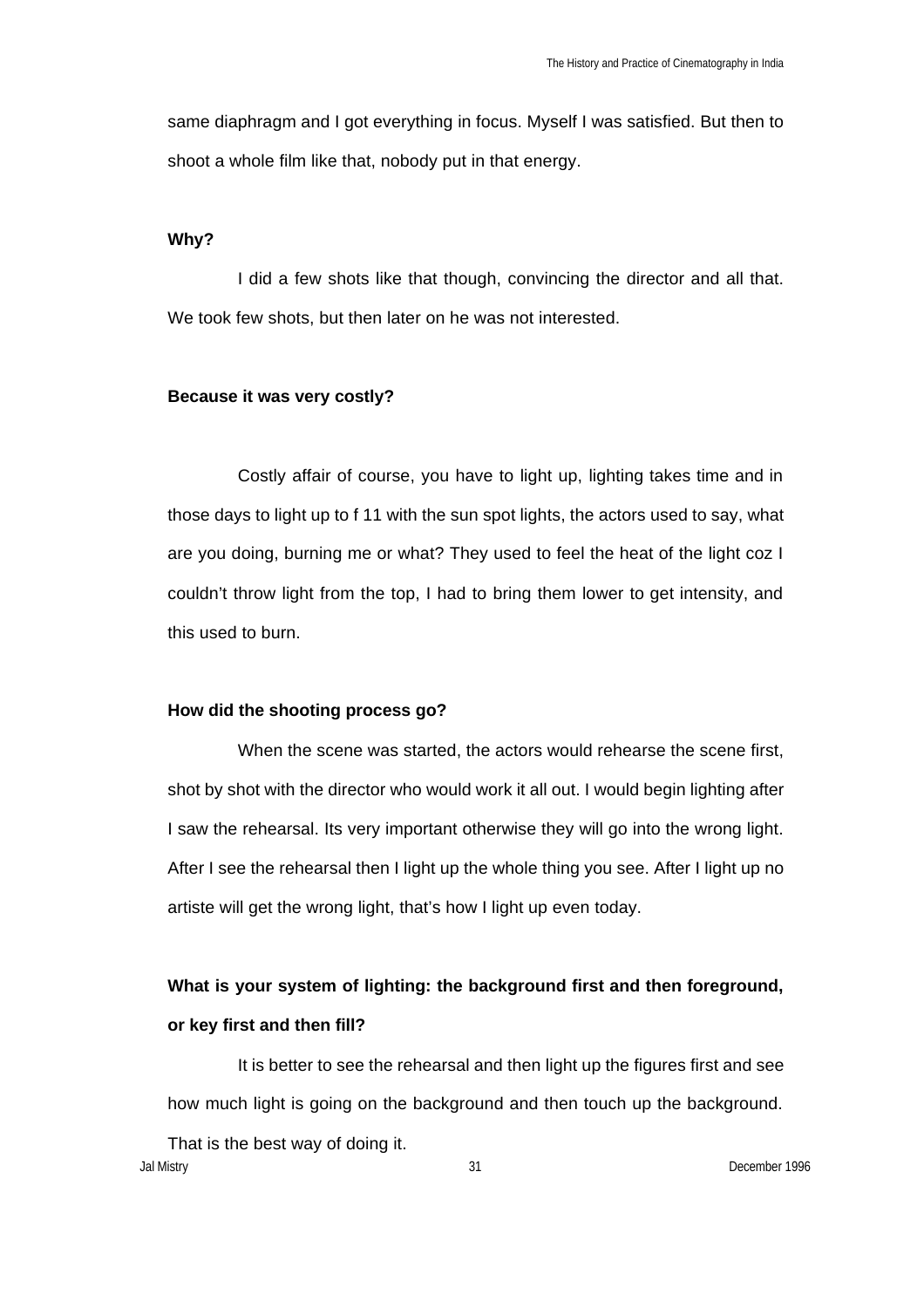You can't give bounce light to the background. Supposing you are sitting here and I give soft light and if it is more on the background, I take a big net and cover the background so the background gets less light than the face. Otherwise it will mix up. If the background is over lit then it will disturb the faces, or people will look at the background more.

#### **What is most important in the frame for you?**

Figures are most important. And faces.

With my spectra meter I light up according to Kodak specifications. So, I take the reading and then I do not take an overall reading. I light up the key light and then a soft fill, that's all.

## **You don't measure the fill?**

No, you can't measure it I tell you. Then it becomes mechanical photography. You see you can't measure each and every light. When you say 'lights on', and then if you keep measuring all the lights, then that is wrong technique. Also, you light up a face, the background and then if you go an overall reading it will show you more because of the backlight. So I do it all by the way it looks, visual. And that means film visual, backlight visual, everything visual. Then I set my diaphragm according to the key light. The key light says T4 I give T4.

#### **And the Kodak specifications you keep on the face?**

On the face, that is all. After that all visual.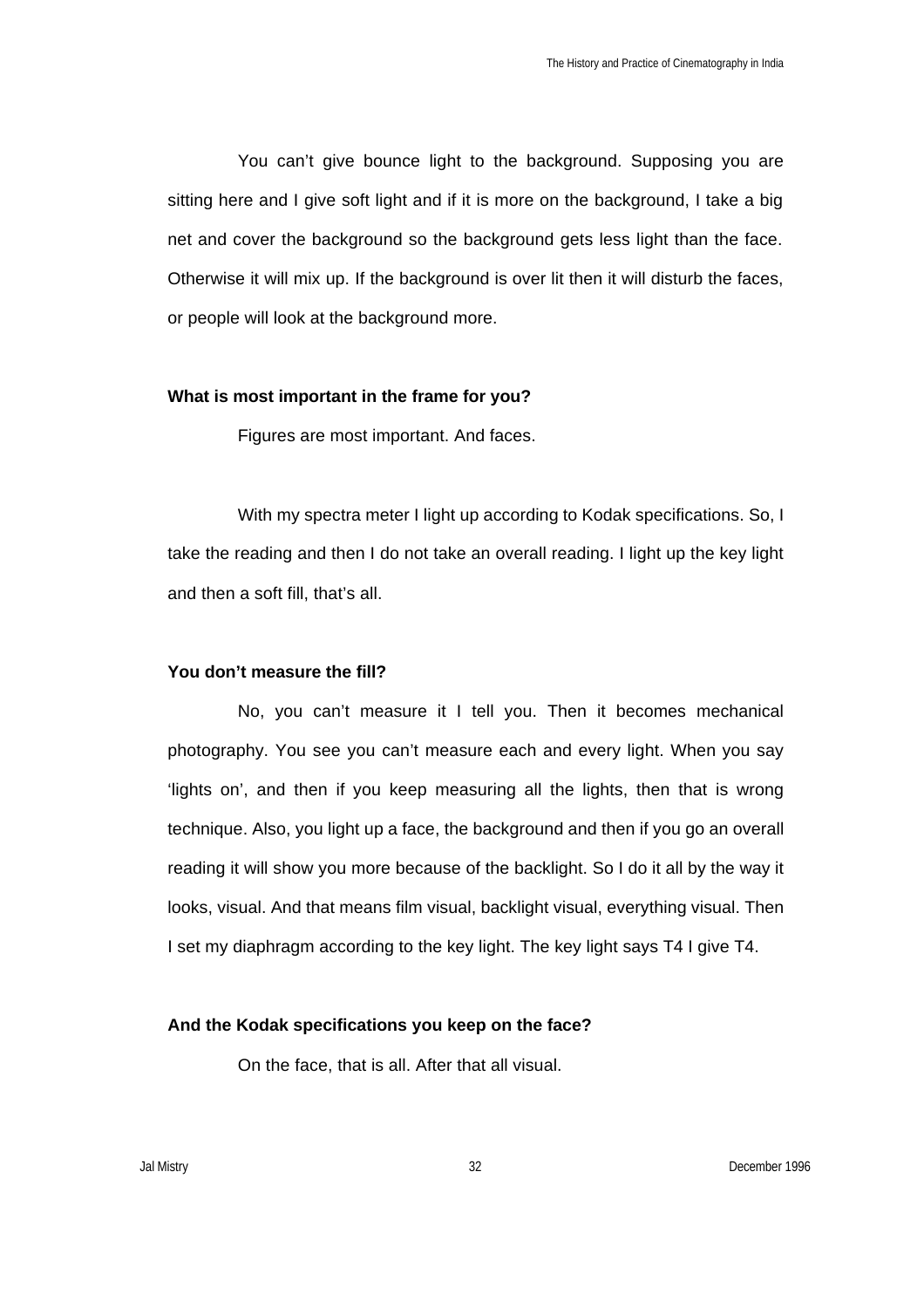# **Even if there are two characters, one is standing near the window and one is away from the window, both of them will be within the specifications?**

Yes. Supposing my key light is coming from the window side according to Kodak, I measure that and then I go visual. This face should be little less than the key light coming from the window. Then it becomes sort of natural you see. If I want to measure it, I measure it and if I want to change, a little bit of change I do that.

## **So you work out a kind of percentage between the…**

Yes, between the key light and the fill. For instance if the key light is coming from the window, the face is half lit, the rest is completely black, and that is for the fill light. This fill light I give according to the skin. If there are two three characters, I control the light on one face and let the rest go naturally. You see, in motion picture if you try to give different light, and if there are movements, and they are moving – then the whole thing will jumble up. Then what would happen if, for instance if people exchange places? How will they retain the same kind of light? So, I leave it natural.

#### **How many stops over and under are you used to?**

In indoors work - half a stop, or a quarter-half. The lighting is very intricate but you have to have half a stop here, half a stop there to play with, and that much latitude and tolerance exists in the negative.

### **If you are lighting up a night exterior will you keep the same ratio?**

There I would give a moonlight effect, light, very light blue filter on the light, I don't want deep blue, just the quarter blue. Then all the lights will have the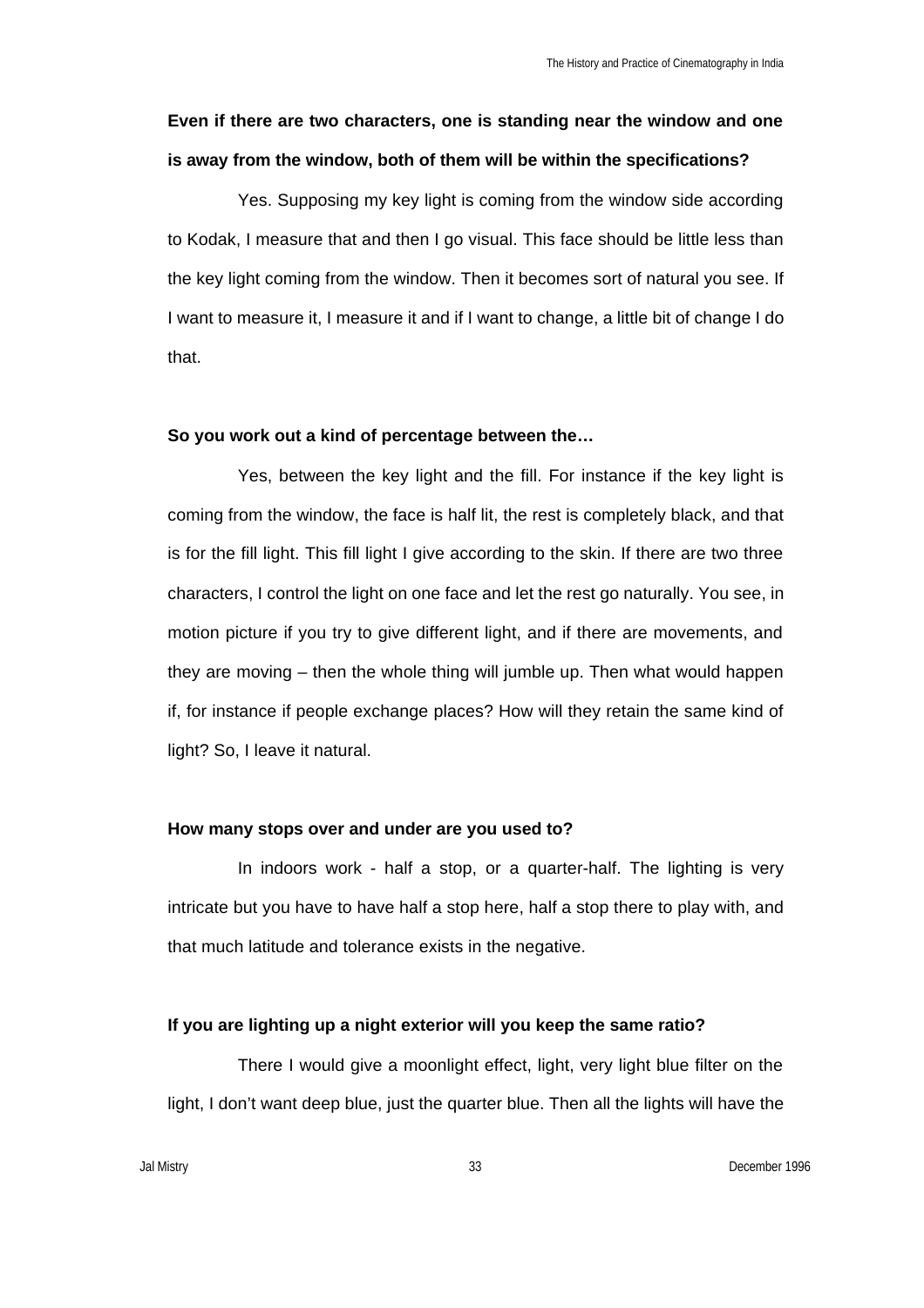same filter. No jump will come. If there are lamps in the frame then it's a different thing.

### **How do place the fill?**

You see the fill light is very important, it should be very near the camera and it should not create another shadow of the nose, very important. If there are two nose shapes, absolutely wrong, it destroys the face, then its wrong lighting.

### **Is the light behind the camera or on the side?**

Very close to the camera, and a little low, and it should not create a shadow. Also, the fill light should not overpower.

## **If a character is very far away then how do you give that fill?**

Then a separate fill, yes, that will be a separate fill with a solar. Supposing the highlight is from here, then from there I will give direct fill and put a lot of butter paper on the solar. Immediately we can see that the fill light is overpowering. So, put one more butter paper, one more. Now we use special paper from India for this, gateway paper.

## **Would you change you lighting form this pattern for a dramatic sequence?**

Dramatic sequences – then a cross light from the right and left and a little less fill. Then there is drama, good for a fight sequence or something like that - contrast lighting with less fill.

### **What is the difference between contrast lighting and glamour lighting?**

Contrast lighting has got less fill, and glamour lighting has got about 1 is

Jal Mistry 34 December 1996 to 2 ratio between the key and fill. It is well-filled, good fill. If half the face is key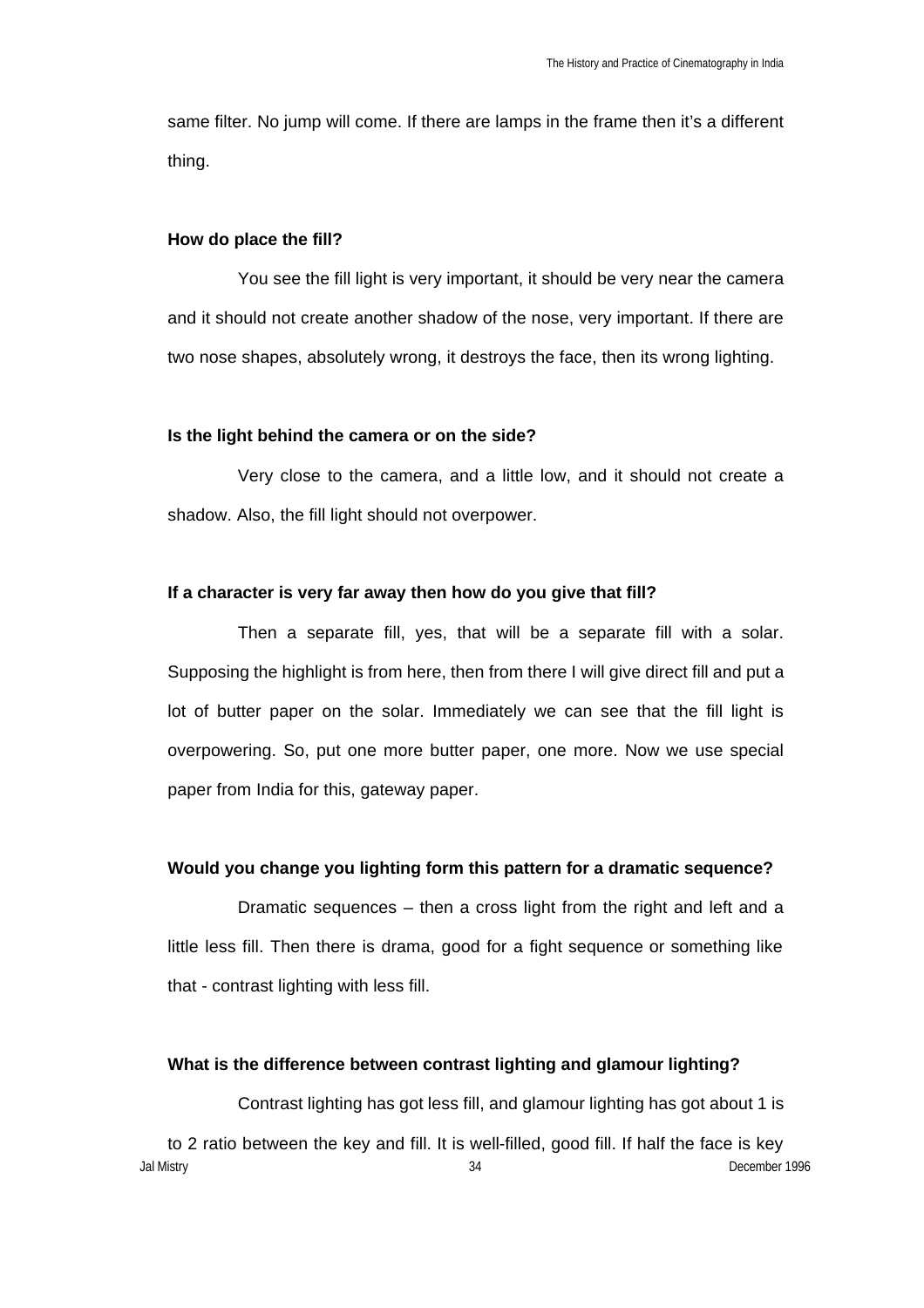lit, then the other half is filled. This highlight and this fill should not become one. The fill should be slightly less than the highlight.

#### **Have you seen the films of Satyajit Ray?**

*Pather Panchali* I had seen. After that I don't think I have seen any. What I have read is that he used to wait for a particular shot, the right timing and all that. Supposing he wanted a certain effect, he used to set up the camera, the artistes and wait, till he got the effect. That was the way they did it.

## **What is the change with the coming of the cameramen from the film institute?**

Some come with bright ideas, they shine, because this is a creative art and it will go on and on and on. All the things for the motion picture will become better and better and better. Lights, camera, even your thinking. Somebody comes with a good idea that I want this, this, this, and this process will go on and on. At times people come from the institute and give brilliant ideas and they shine. At times people come with all the education and everything and they are still my assistants for the last 40 years or 50 years. So it depends on each individual how you want to come and present yourself. You come with a bang, and that bang is still with me. I like to do something better and better and better.

# **The cameraman is someone whose work is now being recognized more by the general public.**

Jal Mistry 35 December 1996 In those days they never knew the cameraman but today they say, yes photography is good. The public is now very aware of the photography. I went for the first day, first show theatre screening of *Prem Granth*. People were coming out and I was just moving around and I heard one person say, "yaar photography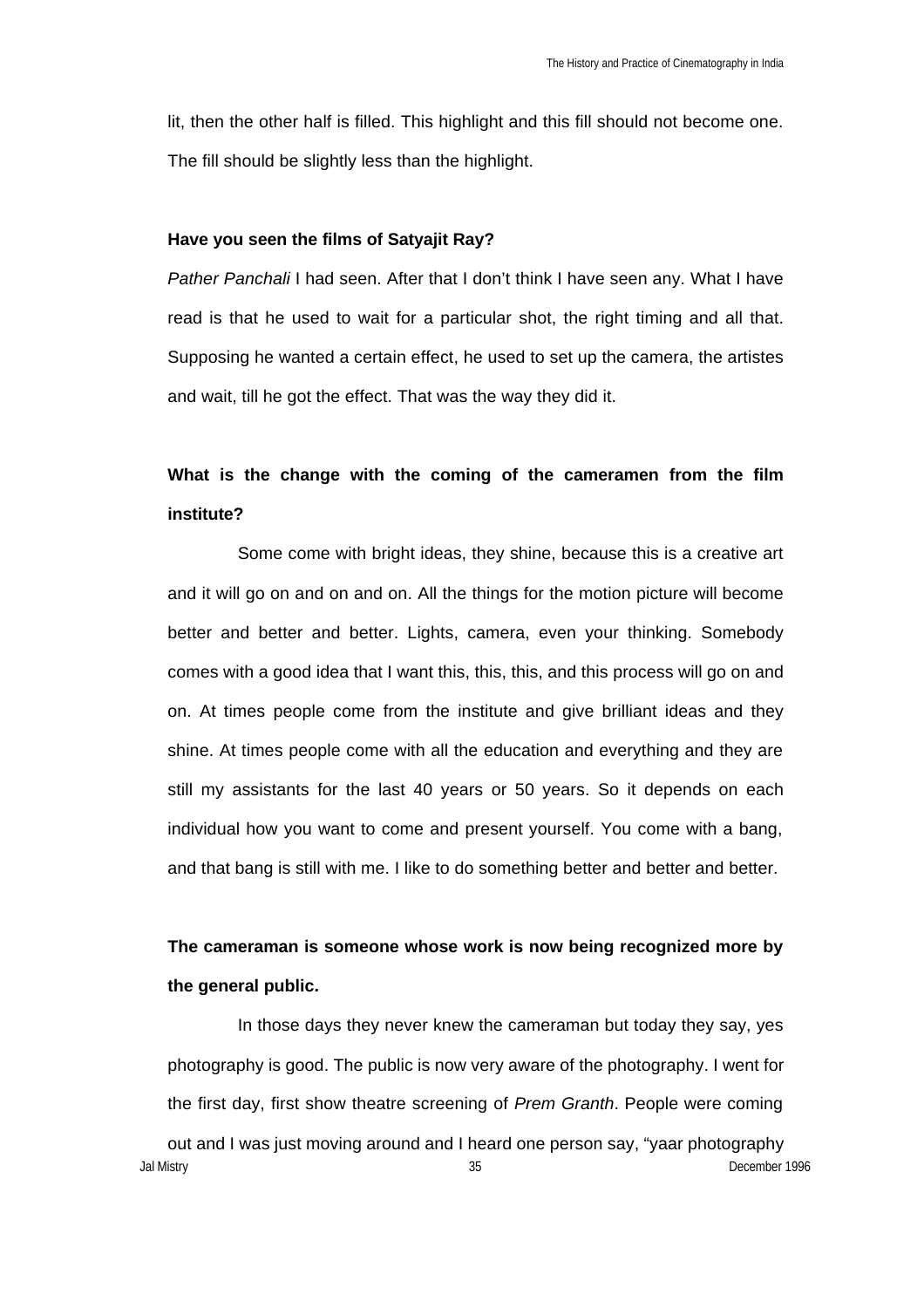bahut achhi hai" (The photography was very good!). That shows that they are aware of the photography. Everybody is looking nice in the film.

In this picture, *Prem Granth*, its what I would call pleasing photography, and it is my own experiment. I told that director that I would so an experiment in the film, which is the look of the film. When you see the film with the correct projection, you will feel that you are there.

### **How do you think the projection is here?**

Very poor. I had written an article in London. They came to me and they said that how is your projection side? I said very poor. I said my latest film *Prem Granth,* when I projected it before the release I felt like crying. I thought is this what I've done? I have seen the whole film in the lab and everything was fine, what's happened now? I went to the projectionist. I said you open your projector please. He asked me, what for? I said I want to see, open please. The whole mirror was in a thousand pieces, a thousand cracks. I said what is this? The mirror is broken and it is costly so they don't want to change it. I said change the mirror; I can't change my print. But I made the print accordingly, lighter, lighter side, I can't go beyond that, then I loose the colours.

Next day they called me, and they hadn't change it. I said till you change I'm not going to take any trial screening. The director Rajeev Kapoor, he had gone to the Sai Baba shrine. When he came back, I said you come with me, they are not changing the mirror. I brought a perfect print and I showed it to them. I said look. They said we'll change it tomorrow, I said then I'll come tomorrow.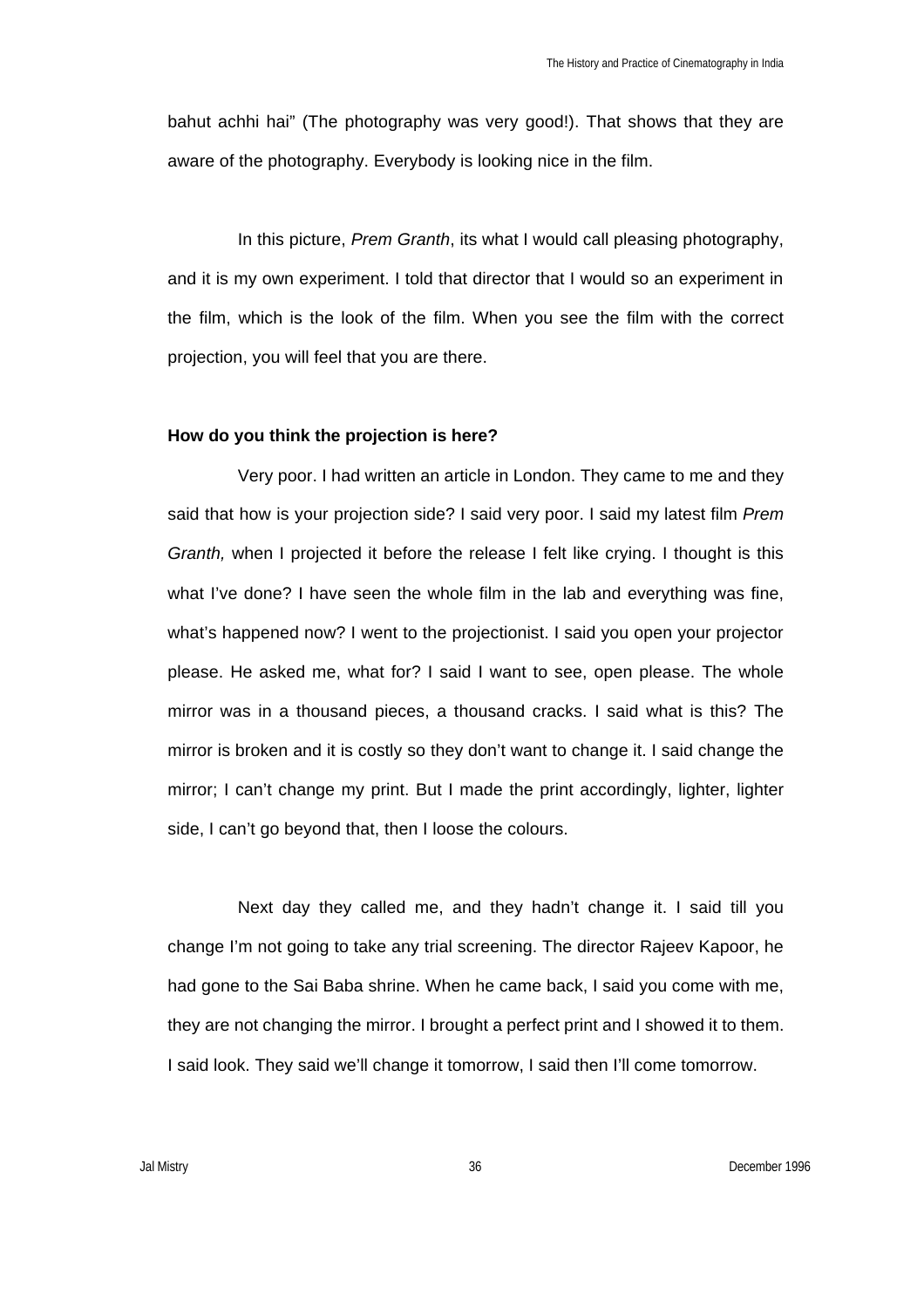Next day they changed the mirror, and I ran the film. It was still slightly better, slightly better. I said open the projector. When I opened the projector there were about 10 cracks in the mirror. I asked the projectionist, what happened, this is still a cracked mirror. So he said that a producer/director of another film had come and said "Increase, increase", and phut, the mirror cracked.

### **What was increased, the light?**

The fps (frames per second). You can't go beyond certain fps. If you go then the mirror will crack because of the heat. So this the condition in our theatres. And the screen is also very dirty. Then I had to make my prints for *Prem Granth* according to that mirror with the ten cracks…

# **This phrase is used about you - Jal ki** *jaali* **(Jal's web). In the 1940's – 50's they would refer to your lighting as Jal ki** *jaali***?**

You see that was because of my control of the lights. Now once I lit up the set, it would stay so. Before the artiste would come, I would place some people as stand-ins, and make it so perfect that when the artiste actually came and did rehearsal, there would be only slight little change.

Jal Mistry 37 December 1996 The other day the owner of Adlabs said that he had just been seeing the print of *Prem Granth*, and a number of people were asking what is the special formula that Adlabs had used for my print. But there is no special formula, the chemical formula is always the same. They can't make anything special for me. The whole thing is formulized from Kodak. It is you yourself who can do it. I mean you know what you are doing, and most people don't want to put in that much labour. What can I say – I love my work and push the work until the last minute, and then I think o.k., beyond this maybe we cannot go. I say o.k. now we can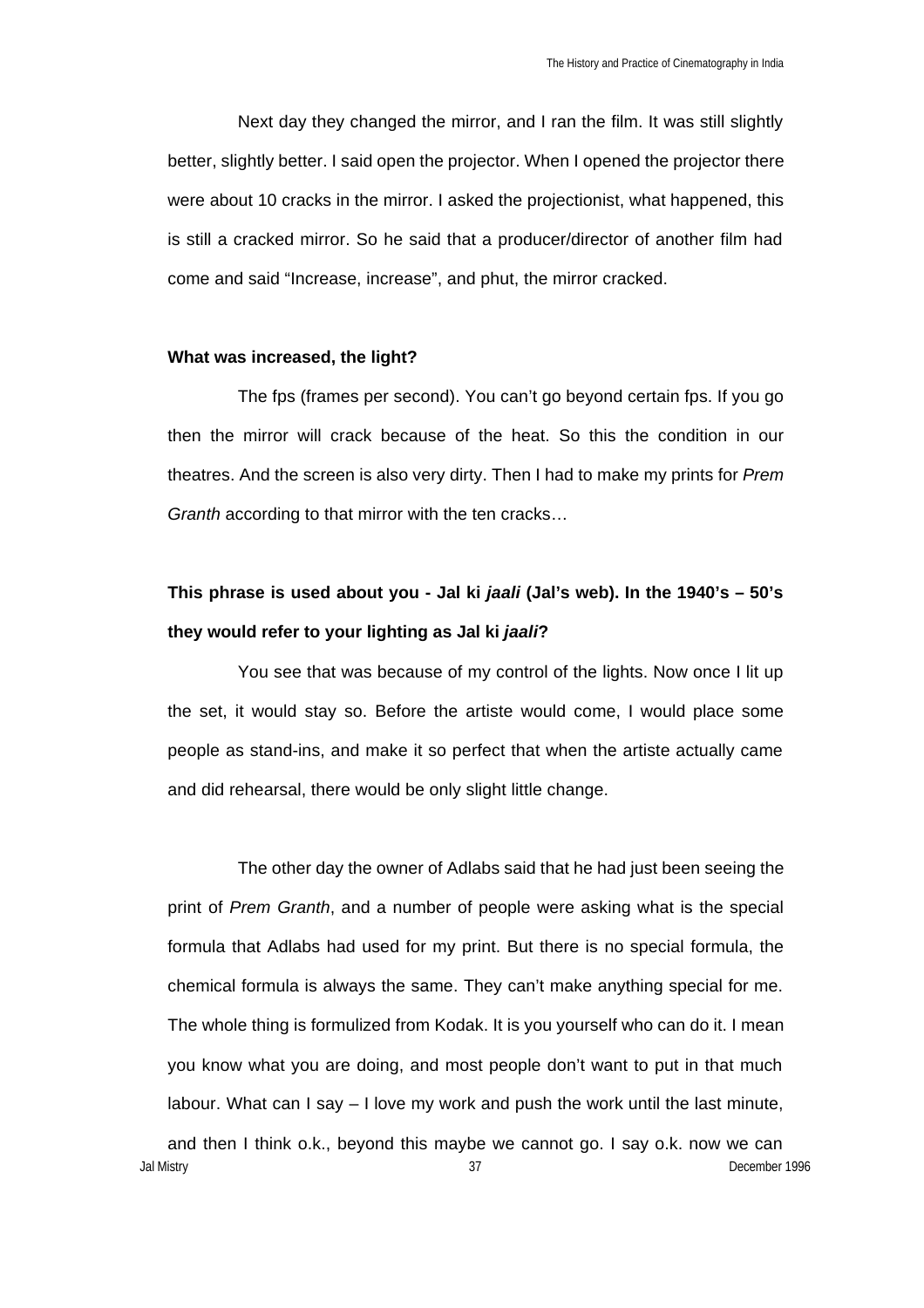release it. So my work is complete then, laboratory work is complete, print is perfect, now then comes the theatre where they have to throw the light.

Till that time you are involved. From where you start till you end, it has got to be perfect. Then you have to just forget it.

## **How was your work different from Mr. Fali Mistry, what was his style of lighting?**

His style was entirely different, entirely different but…. Creative. Even in Hollywood there are maybe about 10-15 cameramen who are very good. See it's a creative art - too difficult to explain. My work I cannot explain. I go more on perfection and pleasing images and I have advanced my work just by seeing American pictures and mixing it in my work.

# **If a film does not do well at the box office, does it affect your confidence, does it affect you?**

No it does not affect me but at the same time enough people do not see my work. For instance *Prem Granth*, that picture should have run for many weeks. More and more people could see my work then. Those who have seen the film phone and tell me excellent work. But there are many who have missed it.

Eaarlier people, ordinary people in those days would say - achha aapne woh picture photograph kiya thaa (so, you photographed that film). That much recognition was there. People used to recognize photography, but today it increased. Today sound has also improved a lot.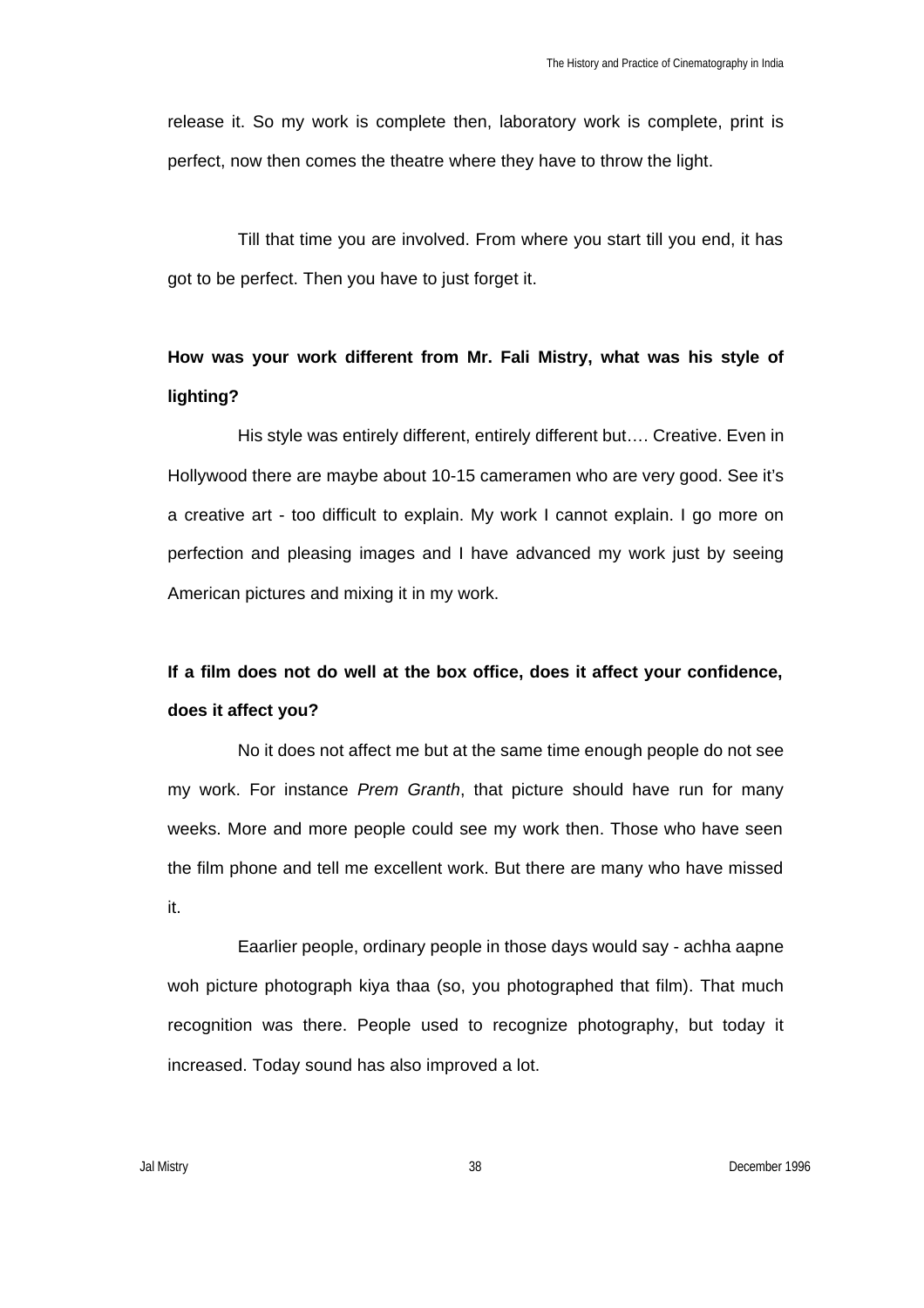## **Is there any film where you and your brother have worked together? Not the one that he has directed, besides that.**

Yes there was. It was our own production and for that particular picture we had taken story from Madras. We started our work (b7W) with Kishore Kumar and Nutan. And soon they started saying, we have just done this for another film. And then we came to know that our writer had sold someone else the same story. Our film was called *Chandan*, which was released in Eros, and their's was called *Kabhi Andhera kabhi Ujaala*, with the same artistes. Our film was directed by A.V Raman.

#### **You used to discuss photography with your brother?**

Yes, a lot. Even on the phone we used to discuss. It's a very interesting art.

## **Did he used to tell you something that he didn't like about your photography and vice versa?**

Yes. At times we used to discuss that this scene should have been like this or that. But later on we came to a certain level where we used to have competition. It was fun.

### **Do you remember any incident or any conversation?**

No, I think he was far superior to me.

**We have read articles in Filmfare which both of you have written together. You were saying that you used to see Hollywood films and then take photographs and study the lighting?**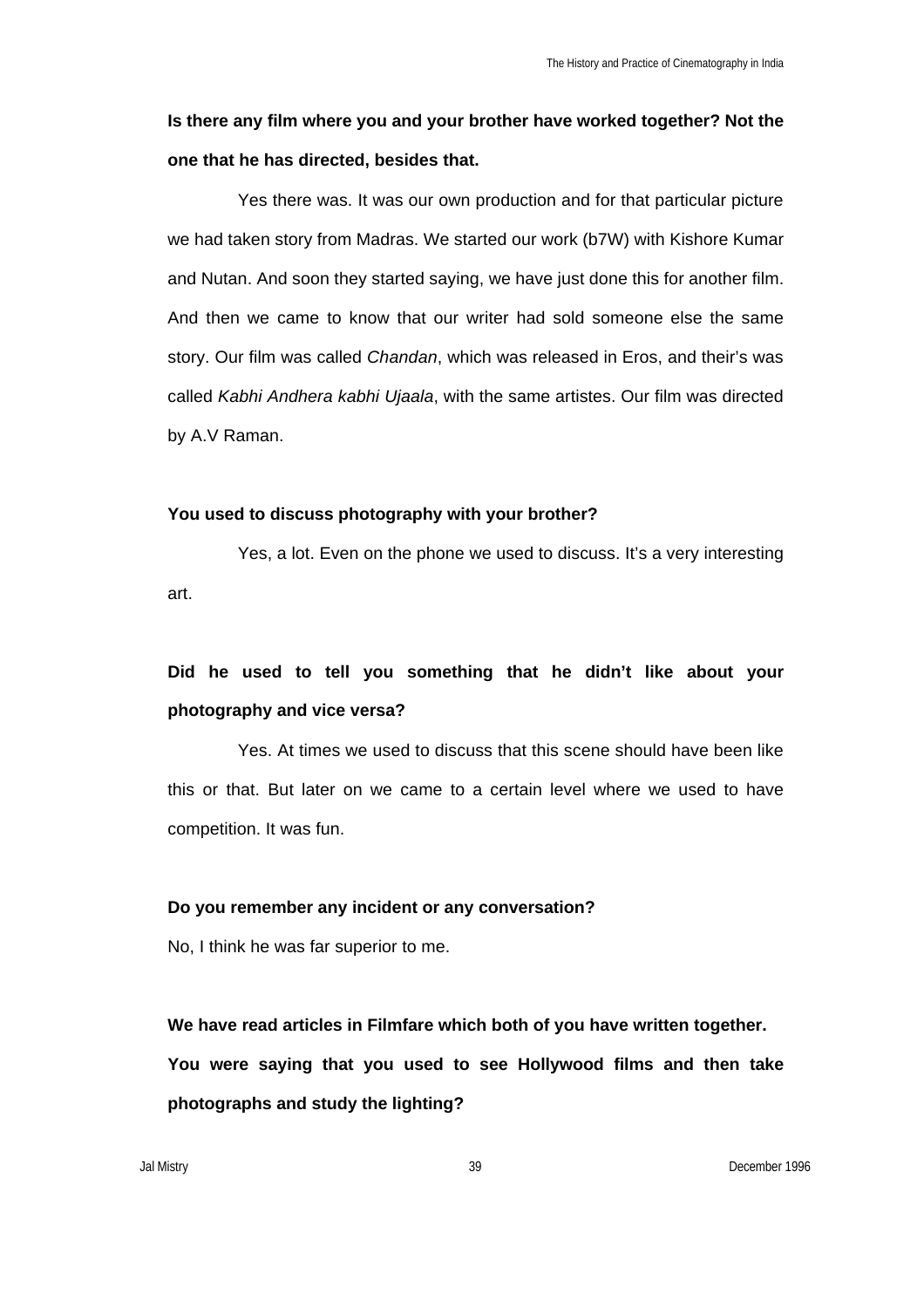I used to do that. I used to sit right in front and take the photograph and I used to enlarge it you know and study the lighting. I mean only the award winning pictures.

#### **You used to photograph from the screen?**

Yes, in those days if two people are there in the shot, and if it was a steady shot, I would shoot a picture (increasing the shutter speed). Even now of course you can. Also, in those days I used to take pictures in candlelight, no other light when we used to go for outdoors.

#### **What kind of study of light you used to do?**

In some films, when proper plans have been made from before, then you have a chance to study, discuss and plan. For some films we even used to make models, and big photographs and all that. But that you cannot do in all pictures, only in those certain cases where the director is very passionate about the film – then before the film starts you can discuss so many things. Nowadays nobody is doing this. Maybe because of time stress, I don't know. Now when you start a film, you just go straight to shoot.

#### **You didn't have any relation with art directors?**

Some pictures. *Kudrat* I had, *Heer Ranjha* - also Chetan Anand's picture. Chetan Anand was very conscious of working with art directors… When you were working in his films, whatever you were doing, you had to put your heart and soul, fall in love.

**What about your relationship with your assistants, did they suggest things to you?**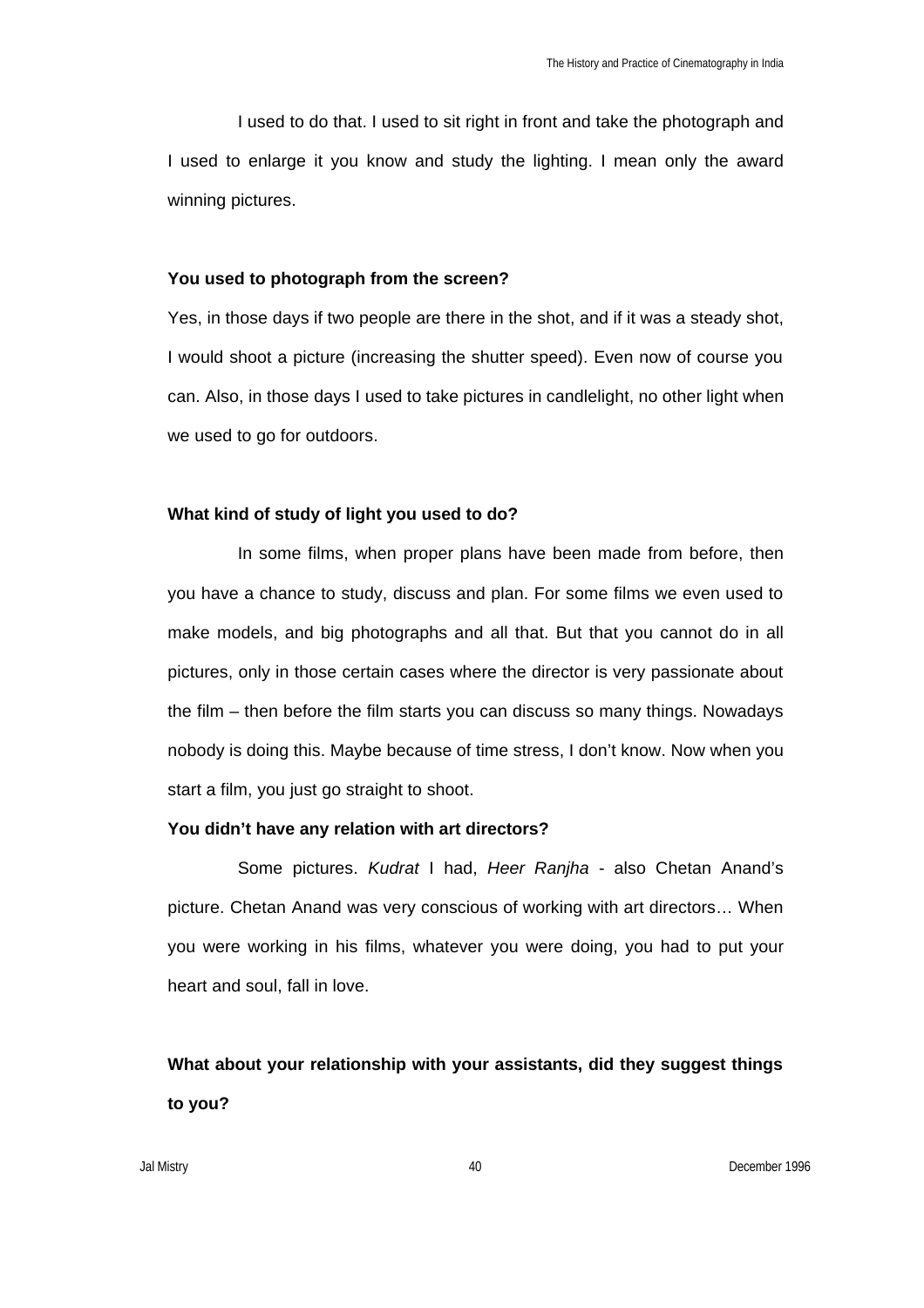Actually one of my assistants was with me for a very long time. Swami. He died. He had come from Madras Institute and he actually knew the complete theory unlike other assistants who come to me but without theoretical knowledge.

#### **They used to suggest to you things in lighting?**

Some do but then I tell them not to, because then I get sort of disturbed. because it is all creative right? When I go on the set I don't know how it works maybe it is god or what - it comes to me like magic. I really feel that something, somebody is helping me. When I enter the set I just forget everything, absolutely, and just start lighting.

### **Do you always operate your camera?**

Till this picture (*Prem Granth*) I operated. 50 years. In 1944 or 45 I started. Cine Sound. Today it comes to 50 years I think. But actually if you don't operate you have more time, more concentration on your lighting. But then, till today we don't have video assist, if we have video assist then I will definitely use an operator and see how he is operating. In my own shooting even if slight jerk was there I would cut.

### **Do you do anything to prevent your directors from using your wrong takes?**

Even if it is N.G for me and they use it, you can't do anything. You can't fight with him. Suppose you have 6 takes, right? Hero will say third for me, heroine will say second for me, director will say the fourth, but whose work is he keeping? He will obviously keep his own. It is very difficult.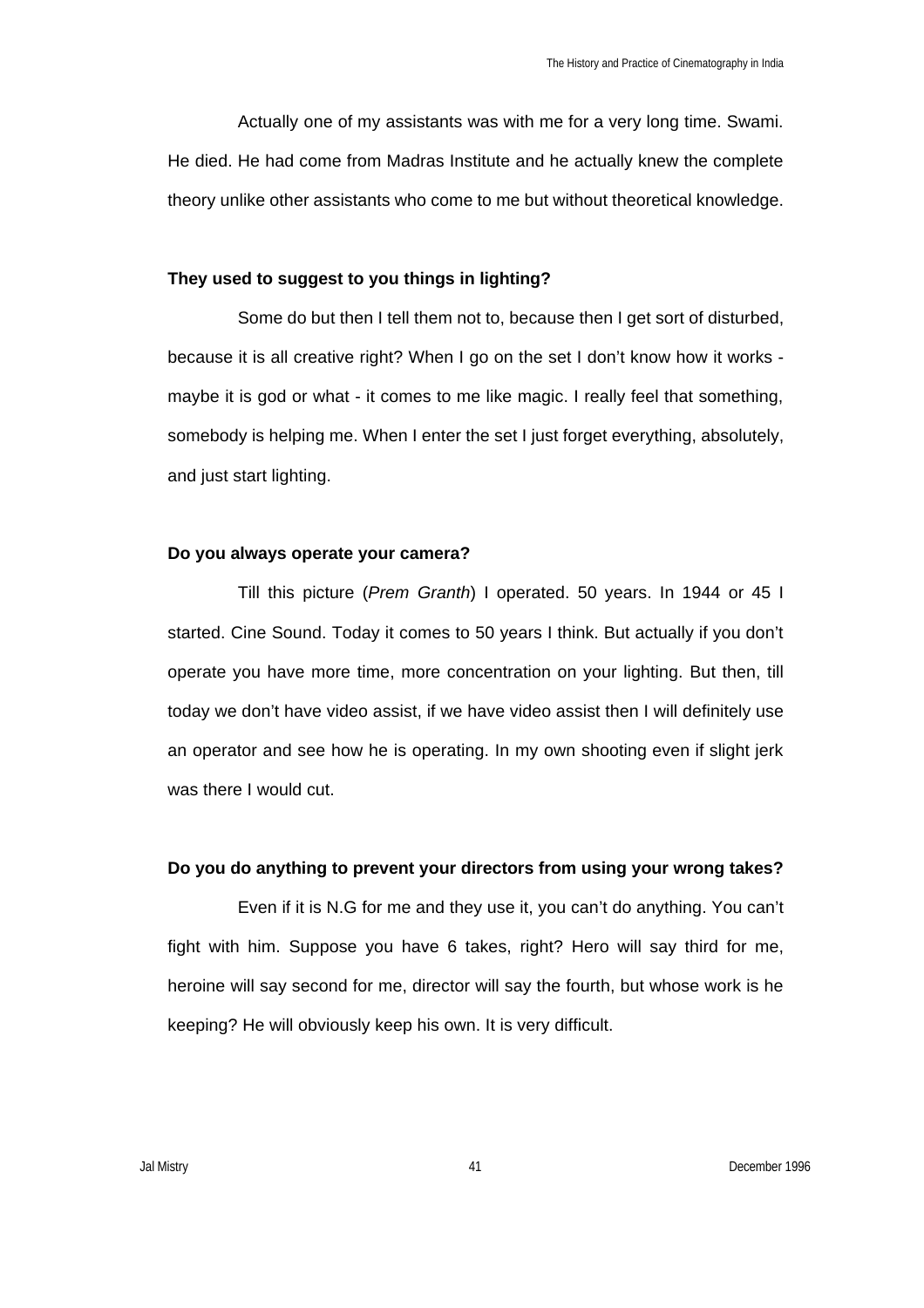#### **How important is camera angle and lensing for the close up of a heroine?**

There I put my foot down, nobody will interfere. I will just say, go back. I decide the lens, I decide the distance from the face to camera, its very important. I will decide about the long focus lens. If I like I will go back and take with a long lens and the director has no right. Nobody will tell me that. Unless a very new director, but then if he sees through the camera he will be convinced.

#### **When you are taking close ups do you select your backgrounds?**

You see I normally take with longer focal lengths. You know why? To get good moulding and all that effect. It comes out very nice.

# **But with different faces, different heroines you would change the focal lengths?**

Yes definitely. And let me give some examples.

For instance Suraiyya, a very bad face, but she is looking very nice in my film, in *Sanam*, directed by Nand Lal Jaswant Lal. Very old film.

She has got chin like that, big forehead. I used to give her flat lighting, wherever she looks or dances you know, I mean she should look nice.

# **Would you do tests to know what is working best for which face or would you go by your judgement that?**

Most of them are good looking, if the lighting is good and correct for her face then she is bound to look good, she won't look bad. Once I look at the face then I know from which angle it will look good, whether the shadow will look nice or flat light.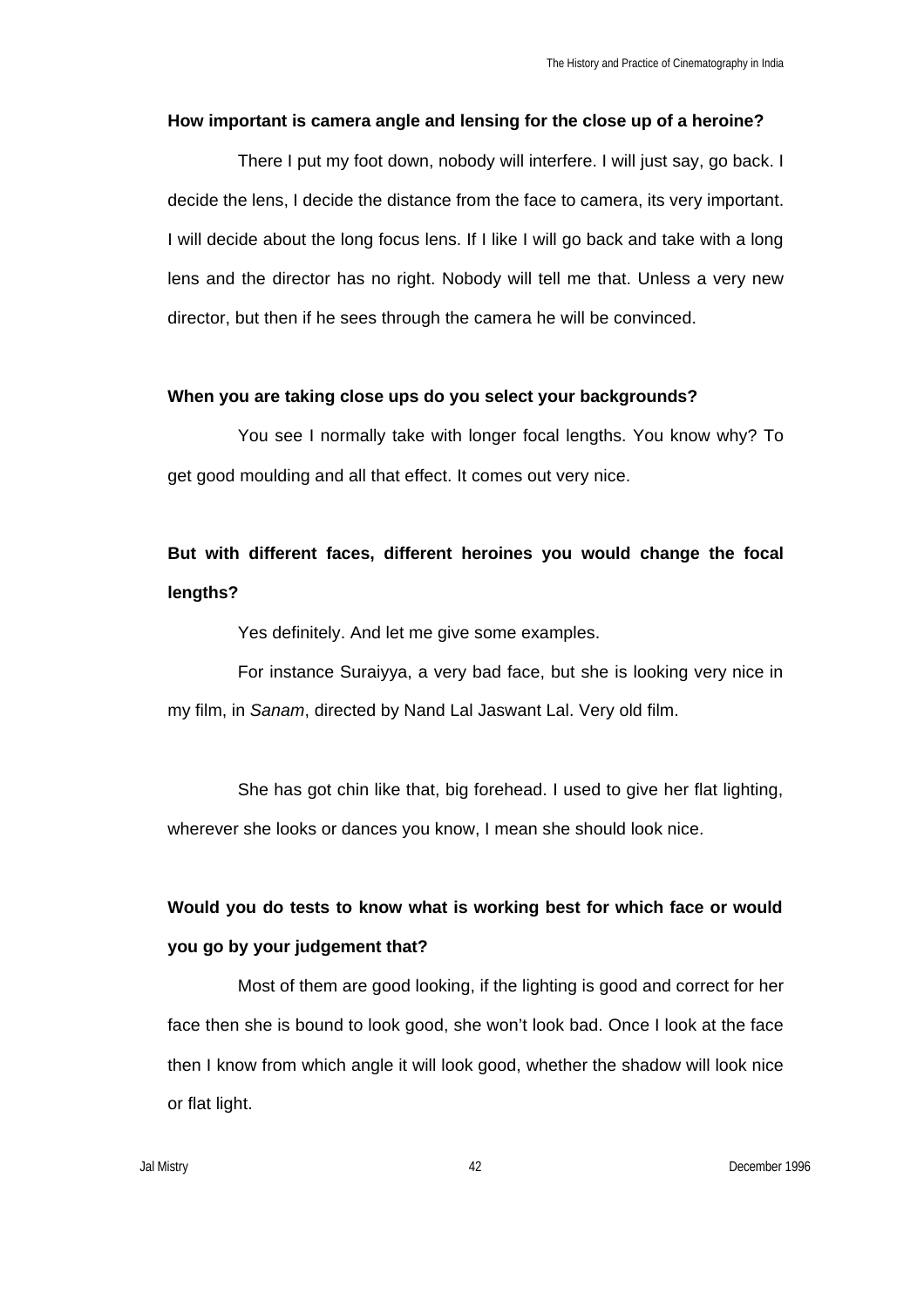#### **Which is your most favourite film?**

This latest, Prem Granth. And in B&W there was one film called Armaan, directed by my brother.

Camerawork is a fascinating art. I would like to continue even now, but with the right film. After travelling so much abroad, I feel that we should have all the things that they have but where is it? That's why my son after passing from film college has started to work over there. He used to come during the Manmohan Desai days and he used to operate everything for me. Then he used to say, Dad you are working so hard here, but there we have this and this and this. He compares the facilities like that.

Dharmender offered him a very big film. My son has done some films with a Japanese director, and Dharmender liked his work and offered him his film. My son says o.k. go through my agent. My agent will talk, I won't talk. When the agent talked, ha said this is the price, this is the time - four months time and so much of money.

## **What is the kind of money a cameraman used to get in 1940s?**

At that time when I started I think it was 30,000. The pay for *Barsaat* was Rs 30,000. Little by little by little I kept on increasing. Then it went up to one lakh. Then afterwards when colour came I did 1.50, 1.75, then 2 then 3-4 like that.

#### **In** *Prem Granth* **what is the payment you got?**

I signed it for 5 lakhs. For an 18 months period. If I sign one big picture for R.K then only one film I will work on at a time, I don't sign another.